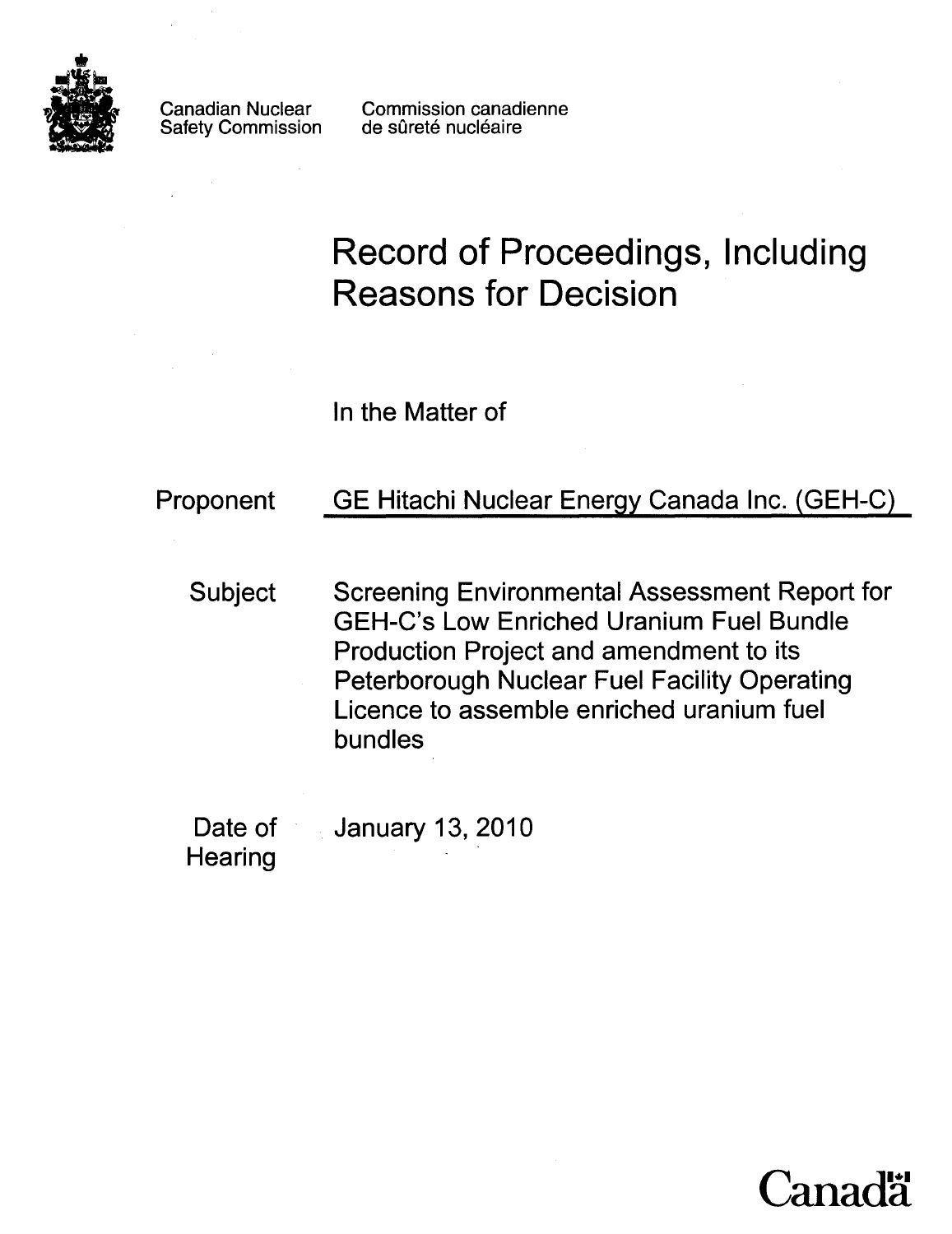### **RECORD OF PROCEEDINGS**

| Proponent:                                                           | GEH-C Nuclear Energy Canada Inc.                                                                                                                                                                                                                                          |                  |                                                   |
|----------------------------------------------------------------------|---------------------------------------------------------------------------------------------------------------------------------------------------------------------------------------------------------------------------------------------------------------------------|------------------|---------------------------------------------------|
| Address/Location:                                                    | 1160 Monaghan Road,<br>Peterborough, Ontario K9J 7B5                                                                                                                                                                                                                      |                  |                                                   |
| Purpose:                                                             | Screening Environmental Assessment Report for GE-Hitachi<br>Nuclear Energy Canada Inc.'s Low Enriched Uranium Fuel Bundle<br>Production Project and amendment to its Peterborough Nuclear<br>Fuel Facility Operating Licence to assemble enriched uranium fuel<br>bundles |                  |                                                   |
| Submission of Project Proposal:                                      |                                                                                                                                                                                                                                                                           | May 2007         |                                                   |
| Date of Application for Licence Amendment:                           |                                                                                                                                                                                                                                                                           | July, 27, 2009   |                                                   |
| Date of hearing:                                                     |                                                                                                                                                                                                                                                                           | January 13, 2010 |                                                   |
| Location:                                                            | Canadian Nuclear Safety Commission (CNSC) Public Hearing<br>Room, 280 Slater St., 14th. Floor, Ottawa, Ontario                                                                                                                                                            |                  |                                                   |
| Members present:                                                     | M. Binder, Chair<br>C.R. Barnes<br>A.R. Graham<br>D. Tolgyesi                                                                                                                                                                                                             |                  | <b>B.J. Barriault</b><br>A. Harvey<br>M.J. McDill |
| Secretary:<br><b>Recording Secretary:</b><br>Senior General Counsel: | M. Leblanc<br>P. Reinhardt<br>J. Lavoie                                                                                                                                                                                                                                   |                  |                                                   |

| <b>Proponent Represented By</b>                            |                     | <b>Document Number</b> |
|------------------------------------------------------------|---------------------|------------------------|
| • M. Ward, Fuel Operations Manager                         |                     |                        |
| • P. Desiri, Environment, Health and Safety, and Licensing |                     | CMD 10-H3.1            |
| Manager                                                    |                     | <b>CMD 10-H3.1A</b>    |
| • D. Snopeck, Criticality Engineer                         |                     |                        |
|                                                            |                     |                        |
| <b>CNSC</b> staff                                          |                     | <b>Document Number</b> |
| $\bullet$ P. Elder                                         | $\bullet$ C. Ducros | <b>CMD 10-H2</b>       |
| • R.B.R. Ravishankar                                       | $\bullet$ P. Hough  | <b>CMD 10-H3</b>       |
| $\bullet$ G. Crawford                                      | $\bullet$ K. Glenn  | <b>CMD 10-H3.A</b>     |
| • V. Khotylev                                              |                     | <b>CMD 10-H3.B</b>     |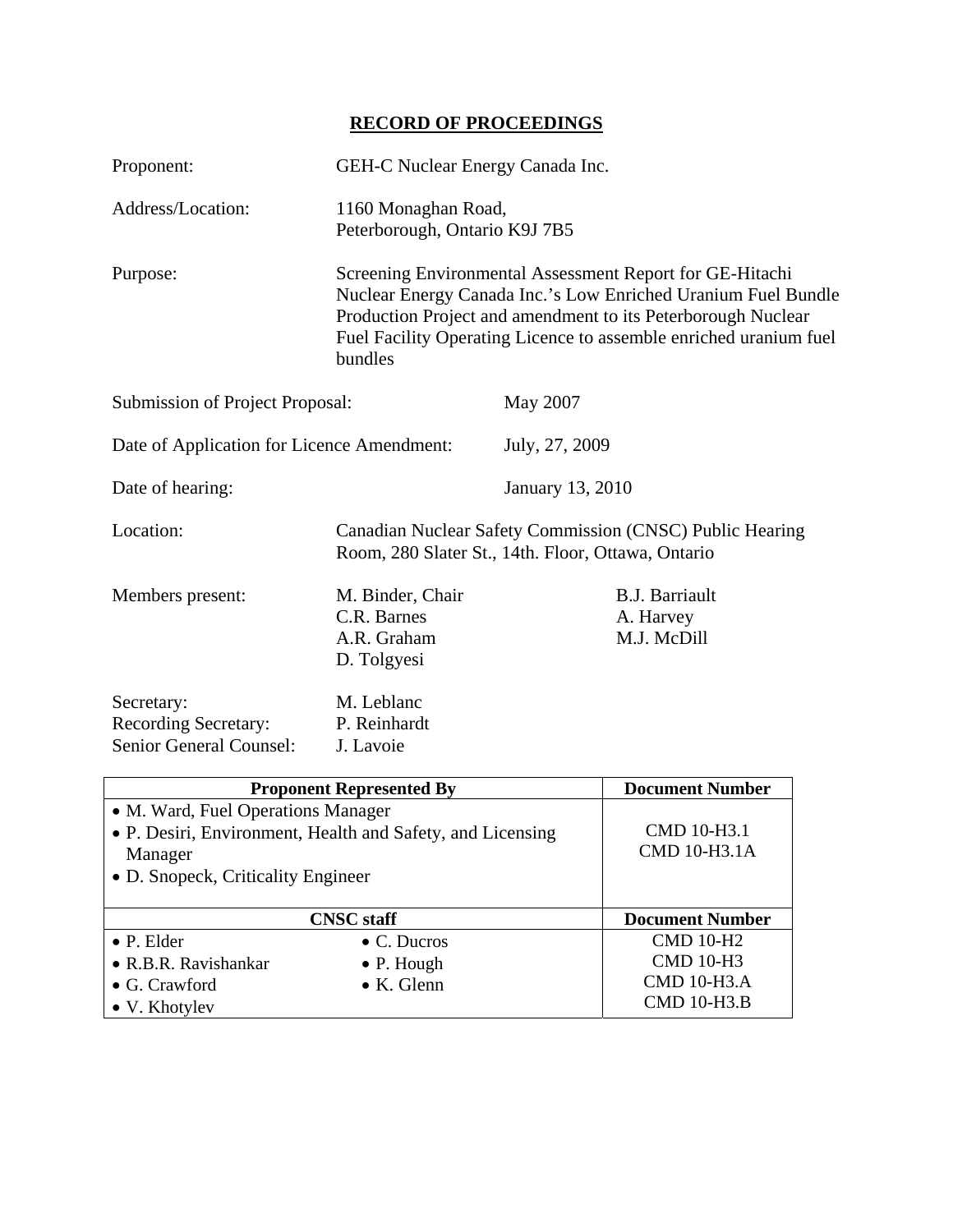### **Table of Contents**

| <b>Decision</b> |  |
|-----------------|--|
|                 |  |
|                 |  |
|                 |  |
|                 |  |
|                 |  |
|                 |  |
|                 |  |
|                 |  |
|                 |  |
|                 |  |
|                 |  |
|                 |  |
|                 |  |
|                 |  |
|                 |  |
|                 |  |
|                 |  |
|                 |  |
|                 |  |
|                 |  |
|                 |  |
|                 |  |
|                 |  |
|                 |  |
|                 |  |
|                 |  |
|                 |  |
|                 |  |
|                 |  |
|                 |  |
|                 |  |
|                 |  |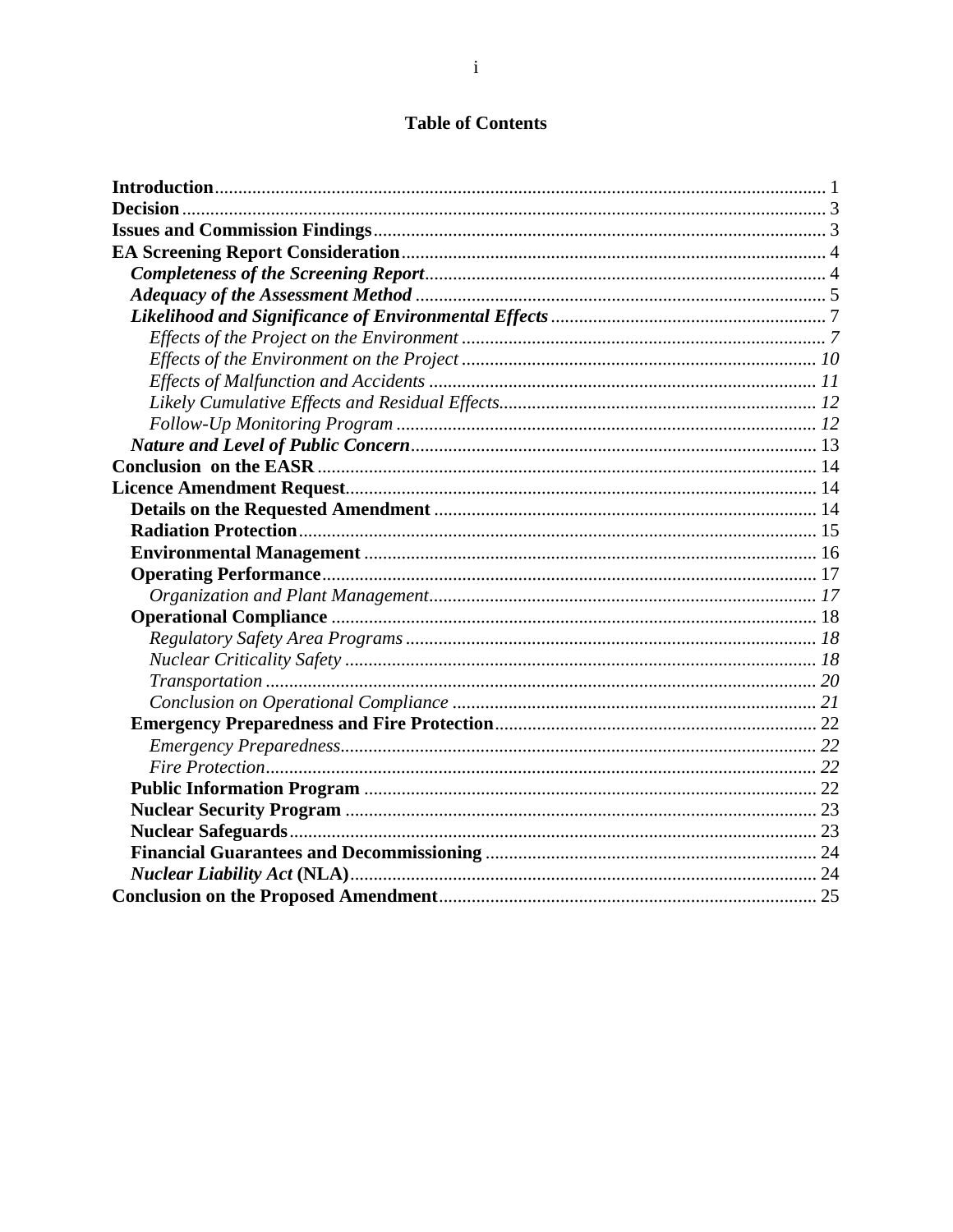#### **Introduction**

- <span id="page-3-0"></span>1. GE-Hitachi Nuclear Energy Canada Ltd. (GEH-C) has notified the Canadian Nuclear Safety Commission (CNSC) of its intention to assemble, at its Peterborough facility, low enriched uranium (LEU) fuel bundles of enrichment less than 5% U-235 by weight using uranium dioxide pellets manufactured in Wilmington, North Carolina or from an alternate supplier. In order to achieve its project, GEH-C has applied on July 27, 2009 for an amendment to its current Peterborough Nuclear Fuel Facility Operating Licence (FFOL-3621.1/2010) to be authorized to import a small amount of low enriched uranium (up to 5%) to assemble some LEU fuel bundles needed by AECL to test in the development of its new CANDU ACR-1000 reactor. GEH-C's current licence expires in December 2010.
- 2. Before the Canadian Nuclear Safety Commission<sup>[1](#page-3-1)</sup> (CNSC) can make a licensing decision with respect to the proposed project and pursuant to the *Nuclear Safety and Control Act*<sup>[2](#page-3-2)</sup> (NSCA), it must, in accordance with the requirements of the *Canadian Environmental*  Assessment Act<sup>[3](#page-3-3)</sup> (CEAA), make a decision on the Environmental Assessment (EA) screening of the proposal. The CNSC is the sole Responsible Authority<sup>[4](#page-3-4)</sup> (RA) for this EA.
- 3. As required under sections 15 and 16 of the CEAA, Guidelines for the EA (EA Guidelines) for the proposed project, including statements of the scope of the project and scope of the assessment, were prepared by CNSC staff. On July 8, 2008, the Commission approved and issued EA Guidelines to the proponent (Scope of Project and Assessment), for the development of an Environmental Impact Statement (EIS) by GEH-C. The proposed Environmental Assessment Screening Report (EASR) was developed based on the review of the EIS and on technical studies submitted by GEH-C. The EASR is attached as an appendix to CMD 10-H2.
- 4. The proposed manufacturing of LEU fuel bundles at the Peterborough facility also requires an amendment to GEH-C's Fuel Facility Operating Licence. CNSC staff considerations to amend the operating licence is outlined in CMD 10-H3 and CMD 10-H3.A, which identify the facility program areas that will be or could be affected by the introduction of up to 5% enriched uranium and the necessary changes required to these program areas. GEH-C plans to continue to make natural uranium fuel bundles at its Peterborough facility for the foreseeable future and the enriched fuel bundles would be fabricated within the existing production limit in the current licence.

 $\overline{a}$ 

<span id="page-3-1"></span><sup>&</sup>lt;sup>1</sup> The Canadian Nuclear Safety Commission is referred to as the "CNSC" when referring to the organization and its staff in general, and as the "Commission" when referring to the tribunal component.

<span id="page-3-2"></span><sup>&</sup>lt;sup>2</sup> Statute of Canada, 1997, chapter (c.) 9.<br><sup>3</sup> Statute of Canada, 1992, chapter (c.) 27.

<span id="page-3-3"></span> Statute of Canada, 1992, chapter (c.) 37.

<span id="page-3-4"></span><sup>&</sup>lt;sup>4</sup> Responsible Authority in relation to an EA is determined in accordance with subsection 11(1) of the CEAA.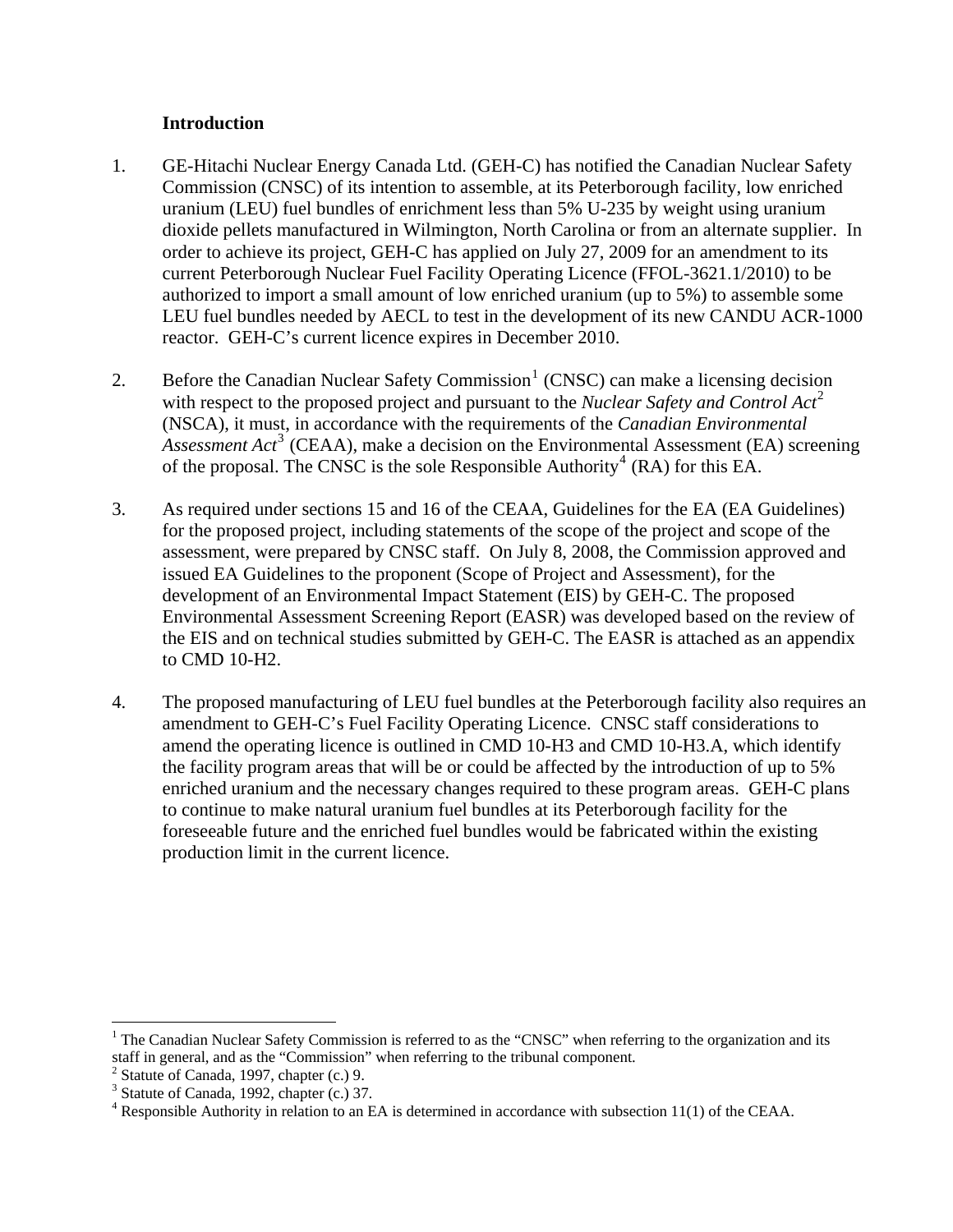5. If the Commission amends the current operating licence, this licence amendment would authorize GEH-C to have an amount of enriched uranium up to one critical mass<sup>[5](#page-4-0)</sup> when it will be ready to proceed with a regular LEU fuel bundles production line. In such a case, the provisions of the *Nuclear Liability Act*<sup>[6](#page-4-1)</sup> (NLA) would apply. Therefore, the Commission would have to designate GEH-C as a Nuclear Installation under the NLA. Before this could be done, the amount of money set as the basic insurance required under the NLA would also have to be approved by the Treasury Board of Canada Secretariat (TBS). In the event that GEH-C decides to proceed with a regular production line of LEU fuel bundles, and in order to be ready to designate GEH-C as a Nuclear Installation, CNSC staff is of the opinion that the Commission should provide its instructions to initiate TBS approval of the amount for the basic insurance of \$8 million calculated by CNSC staff.

#### **Issues**

- 6. In considering the Screening Report, the Commission was required to decide:
	- a) whether the Screening Report is complete; that is, whether all of the factors and instructions set out in the approved EA Guidelines and subsection 16(1) of the CEAA were adequately addressed;
	- b) whether the project, taking into account the mitigation measures identified in the Screening Report, is likely to cause significant adverse environmental effects;
	- c) whether the project must be referred to the federal Minister of the Environment for referral to a review panel or mediator, pursuant to paragraph 20(1)(*c*) of the CEAA; and
	- d) whether the Commission may proceed with its consideration of an application for a licence under the NSCA, consistent with paragraph 20(1)(*a*) of the CEAA.
- 7. In considering GEH-C application for a licence amendment, the Commission was required to decide, pursuant to subsection 24(4) of the *Nuclear Safety and Control Act*<sup>[7](#page-4-2)</sup> (NSCA):
	- e) if the licensee is qualified to carry on the activity that the amended licence would authorize; and
	- f) if, in carrying on that activity, the licensee would make adequate provision for the protection of the environment, the health and safety of persons and the maintenance of national security and measures required to implement international obligations to which Canada has agreed.
- 8. In addition, the Commission is required to decide whether to instruct CNSC staff to initiate the process for the approval by the TBS of the basic insurance of \$8 million that would be necessary when the Commission designates GEH-C as a Nuclear Installation in the future.

 $\overline{a}$ 

<span id="page-4-0"></span> $<sup>5</sup>$  Critical mass: The smallest mass of a fissionable material that will sustain a nuclear chain reaction at a constant</sup> level.

<span id="page-4-1"></span><sup>6</sup> Regulatory Satutes of Canada., 1985, c. N-28

<span id="page-4-2"></span><sup>7</sup> Statutes of Canada, 1997, c. 9.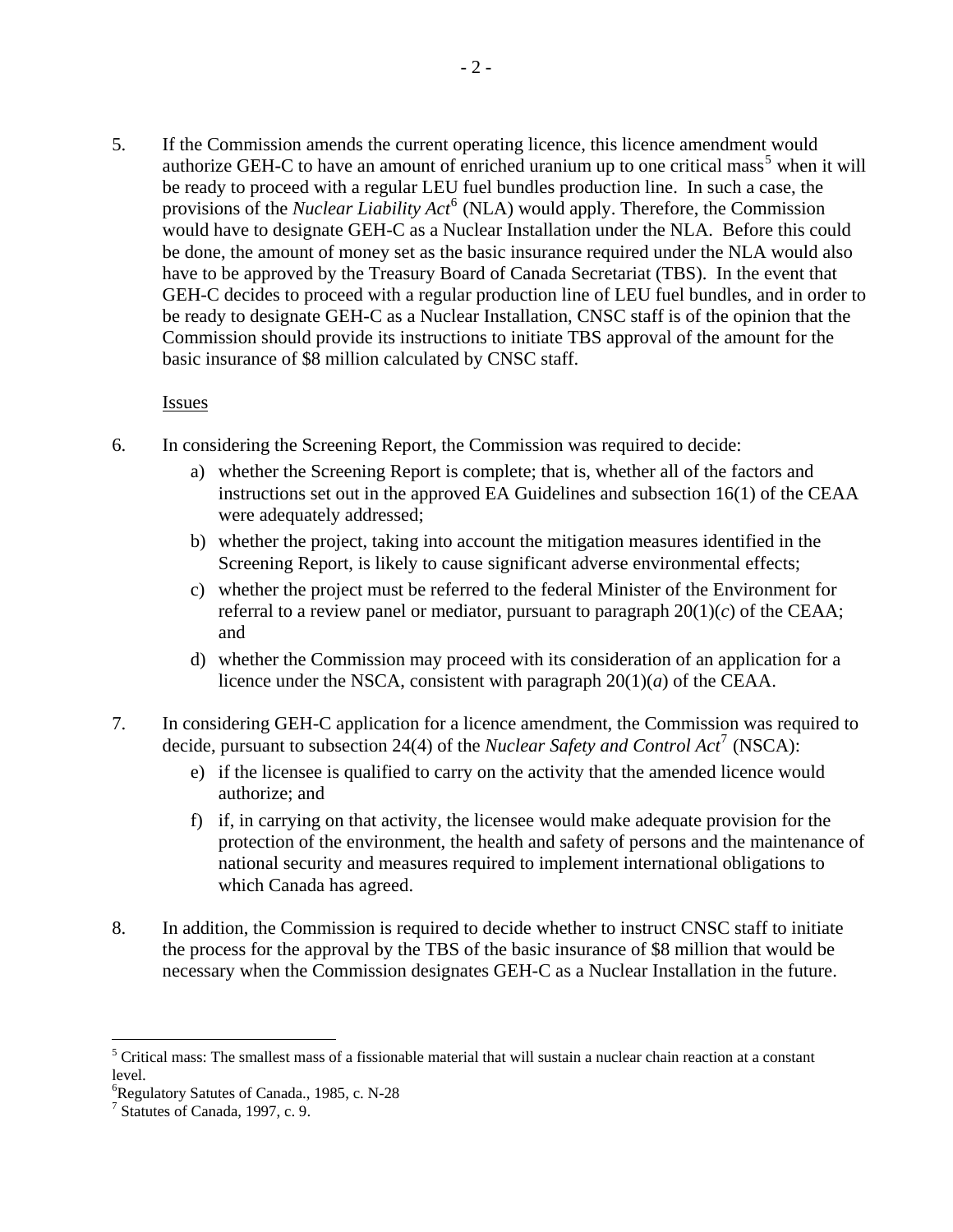#### **Hearing**

<span id="page-5-0"></span>9. The Commission, in making its decision, considered information presented for a public hearing held on January 13, 2010 in Ottawa, Ontario. During the hearing, the Commission received written and oral submissions from GEH-C (CMD 10-H3.1 and CMD 10-H3.1A) with respect to the licence amendment request and from CNSC staff, CMD 10-H2 with respect to the EASR, and CMD 10-H3, CMD 10-H3.A and 10-H3.B on its recommendations regarding GEH-C's licence request. There were no interventions.

#### **Decision**

10. Based on its consideration of the matter, as described in more detail in this *Record of Proceedings, Including Reasons for Decision,* 

the Commission decides that:

- a) the Environmental Assessment Screening Report appended to CMD 10-H2 is complete; the scope of the project and the scope of assessment were appropriately determined in accordance with sections 15 and 16 of the *Canadian Environmental Assessment Act*, and all of the required assessment factors were addressed during the assessment;
- b) the project, taking into account the mitigation measures identified in the Environmental Assessment Screening Report, is not likely to cause significant adverse environmental effects;
- c) it will not refer the project to the federal Minister of the Environment for his referral to a review panel or mediator; and
- d) it will proceed to consider GE-Hitachi Nuclear Energy Canada Ltd.'s application for licence amendment under the provisions of the *Nuclear Safety and Control Act*, consistent with paragraph 20(1)(*a*) of the *Canadian Environmental Assessment Act*.

the Commission also decides, pursuant to section 24 of the *Nuclear Safety and Control Act*, to amend GE-Hitachi Nuclear Energy Canada Ltd.'s Fuel Facility Operating licence, FFOL-3621.1/2010, for its Peterborough facility. The amended licence, FFOL-3621.2/2010, remains valid until December 31, 2010.

11. In addition to these two decisions, the Commission instructs CNSC staff to initiate the process in order to get TBS's approval of the \$8 million basic insurance under the NLA.

#### **Issues and Commission Findings**

12. With regards to the EASR, the Commission addressed the four issues identified in paragraph 6 under four main headings: (1) the completeness of the Screening Report, (2) the adequacy of the assessment method, (3) the likelihood and significance of environmental effects, and (4) the nature and level of public concern. The Commission's findings in each of these areas are summarized below.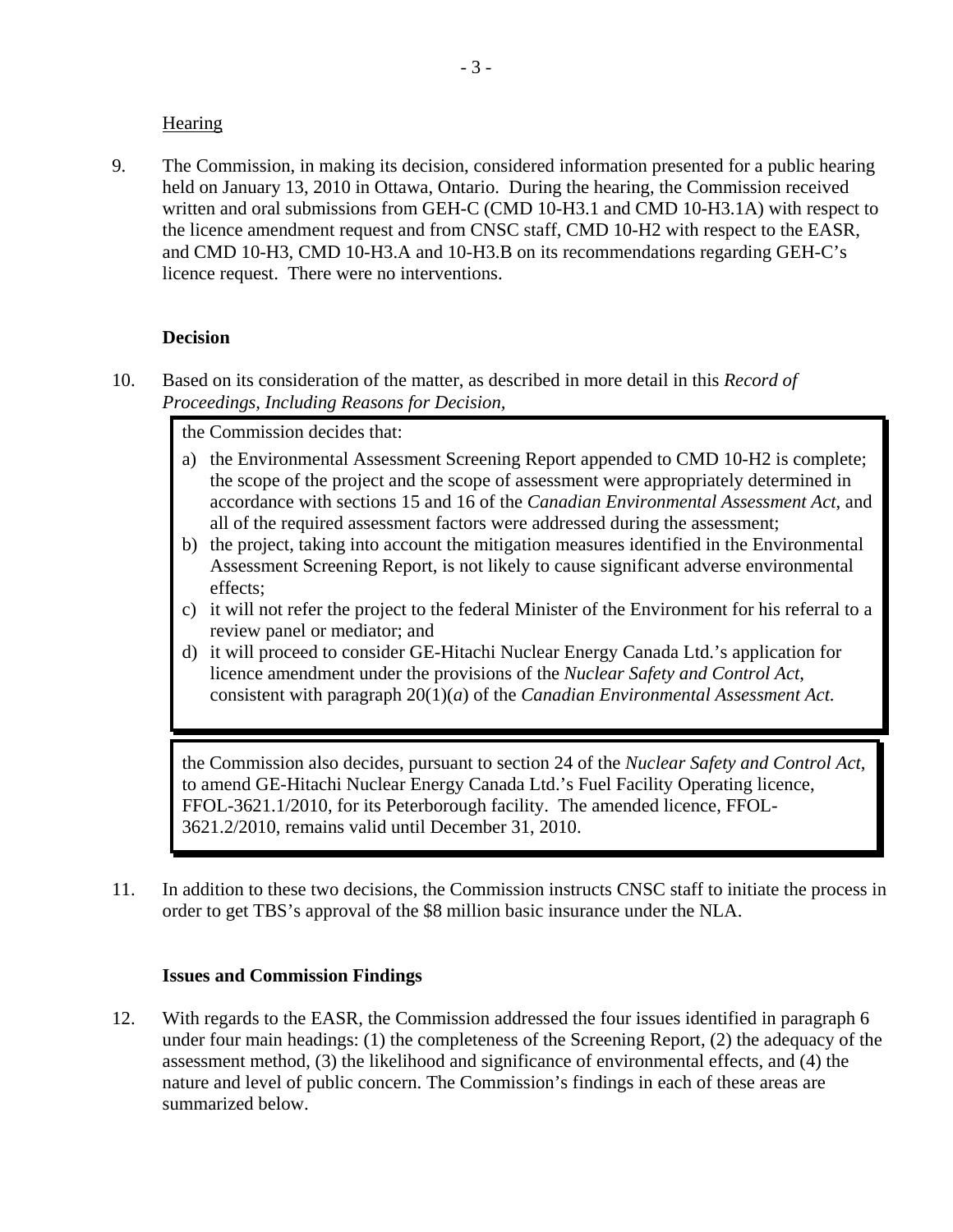- <span id="page-6-0"></span>13. In making its licensing decision, the Commission considered a number of issues related to GEH-C's qualification to carry out the proposed activities and the adequacy of the proposed measures for protecting the environment, the health and safety of persons, national security and international obligations to which Canada has agreed.
- 14. The findings of the Commission presented below are based on the Commission's consideration of all the information and submissions available for reference on the record for the hearing.

#### **EA Screening Report Consideration**

#### *Completeness of the Screening Report*

- 15. In its consideration of the completeness of the EA Screening Report (EASR), the Commission considered whether the assessment had adequately addressed and appropriately defined the scope of the project and the assessment factors.
- 16. The proposed project submitted by GEH-C will involve the addition of new equipment to support a LEU manufacturing line, including a LEU pellet receipt area, a LEU fuel bundle production area, and a LEU fuel bundle storage area. The new proposed LEU fuel bundle production line will be concurrent with, but physically separate from, the existing natural uranium fuel bundle production line. No new structures or new licensed facilities are proposed, no expansion to licensed areas is proposed, and no change in production limit is requested. All activities and new equipment installation for LEU fuel bundle production are proposed to be conducted in currently licensed areas.
- 17. The proposed project will also require the construction of a manufacturing area for stacking, loading, closure welding and assembly of enriched uranium bundles and a separate manufacturing sub-area for the stacking, loading and closure welding of absorber elements. When the fuel bundle design requires absorber elements, these will be brought into the LEU area where they will be assembled into complete bundles.
- 18. The physical works involved in this project are the GEH-C Peterborough buildings and facilities required for the proposed project, including the receipt and storage arrangements for the LEU and absorber pellets, the LEU fuel bundle production line, the storage arrangements of the LEU fuel bundles, and the waste recovery facilities. The undertakings in relation to the physical works are the systems and activities required for the construction and operation of the above physical works. Operations and activities that are within the scope of the project include preparation and construction activities, operation activities, transportation and waste management. Decommissioning is not part of the scope of the project, only a decommissioning plan was considered.
- 19. The current EASR includes a detailed description of the project (Section 2), an analysis of potential project impacts (Section 3), the existing environment (Section 4), a description of the assessment method (Section 5), an environmental effects assessment (Section 6), a description of the public and government participation (Section 7), and the plan for a follow-up program (Section 8).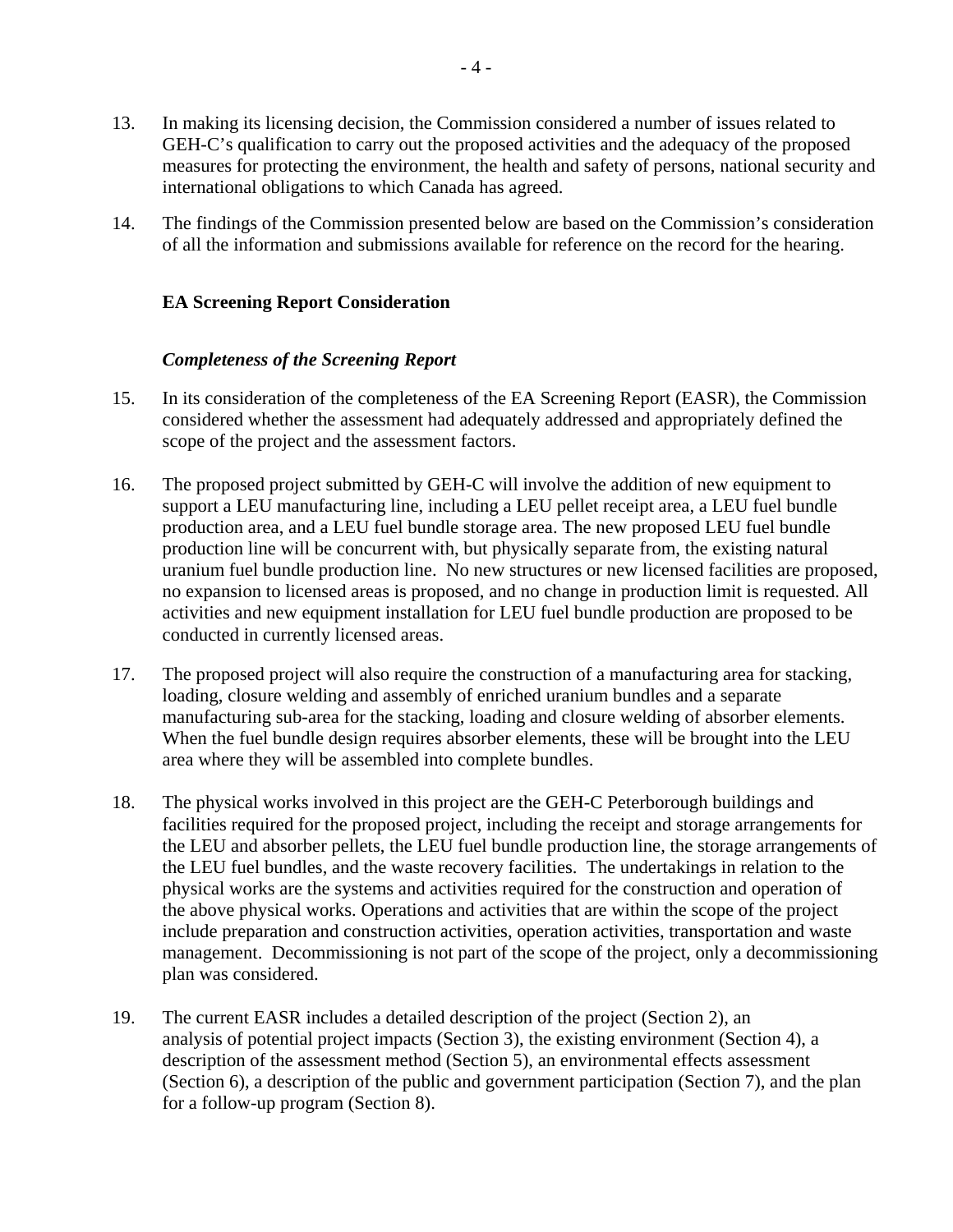<span id="page-7-0"></span>20. The Commission asked if the EASR was covering only the testing of the LEU fuel bundles, which means the first phase of the project, or the project as a whole when a full assembly line would be in place. CNSC staff responded that, when it was decided that an EA Screening Assessment was needed for the project, it was decided that the environmental assessment would cover the scope of the project, from construction of the bundles assembly line to full production and that the licensee would have to meet the requirements to have and maintain a nuclear criticality safety program.

#### *Conclusion*

21. The Commission reviewed the EASR and concluded that it is complete and in accordance with the requirements of the CEAA. The Commission is therefore able to proceed to its consideration of the adequacy of the assessment method, the likelihood and significance of the environmental effects of the project including the adequacy of the proposed mitigation measures, and the public concerns about the project.

#### *Adequacy of the Assessment Method*

- 22. CNSC staff confirmed that GEH-C followed, in its EA Study, the structure outlined in the EA Guidelines approved by the Commission.
- 23. CNSC staff noted that all project activities were examined to identify those that could possibly interact with any of the following bio-physical environmental components: air quality, noise, surface water, aquatic biota, aquatic habitat, terrestrial environment and the geological aspect of the environment including soil, hydrogeology and seismicity. Interactions of the project with human health and the socio-economic environment were also examined. For each of the components of the biophysical and socio-economic environment and for human health, the assessment considered the following activities:
	- changes to the building structure and surroundings to accommodate the project, if required;
	- design of new and relocated process equipment and layout;
	- installation of equipment into the facility for the LEU fuel bundle production line;
	- transportation of LEU pellets from North Carolina (or other locations);
	- transportation of absorber pellets from manufacturer;
	- LEU & absorber pellet receiving and storage;
	- LEU and absorber fuel pellet stacking;
	- LEU and absorber fuel element loading;
	- LEU and absorber fuel element end cap welding;
	- bundle assembly, storage, packaging, shipping and transportation; and
	- management of solid waste, and of emissions and effluents.

After having assessed the potential environmental effects of the project, mitigation measures for these potential effects were considered and the residual effects remaining after application of the measures were evaluated for their significance.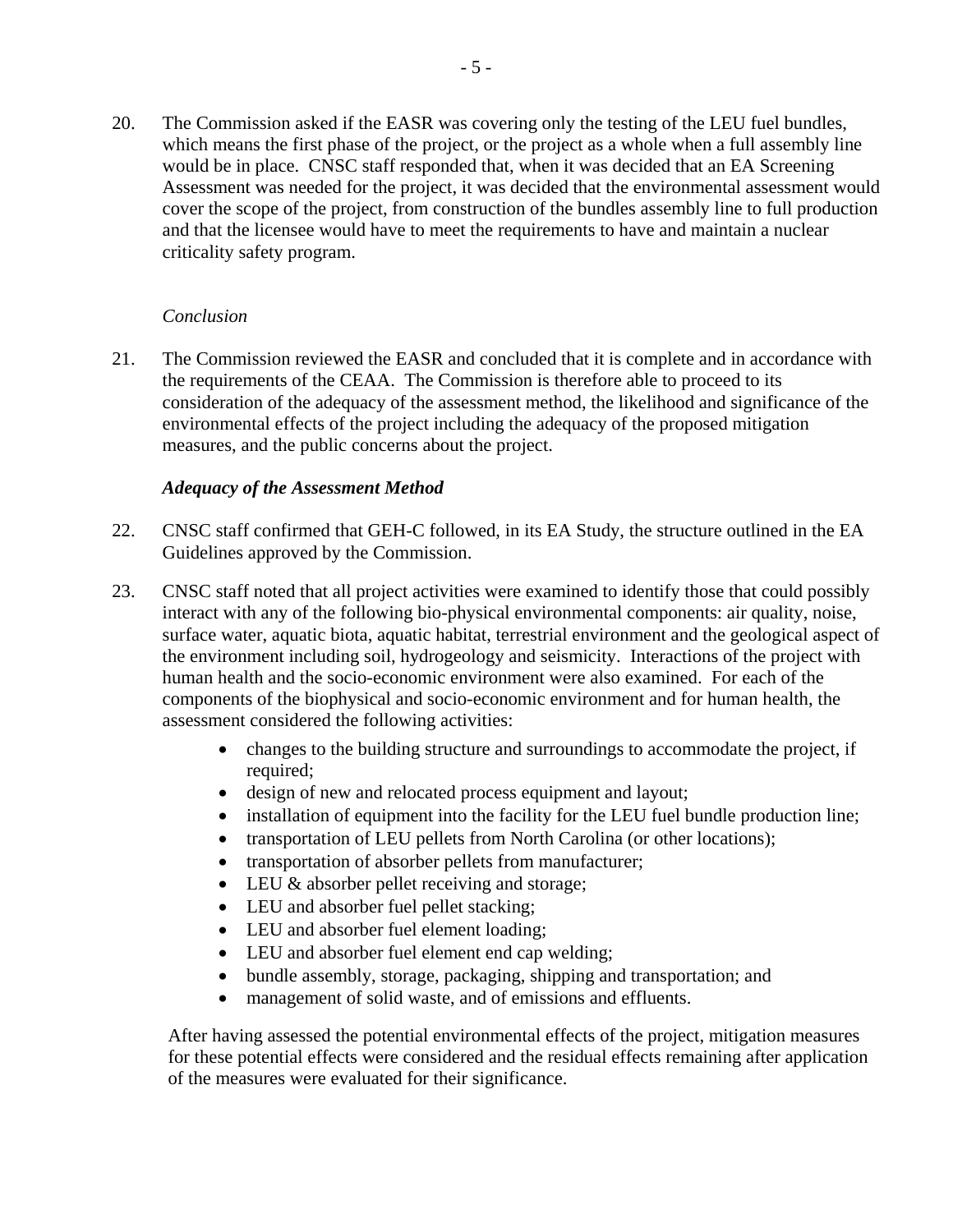- 24. With respect to the adequacy of consultations, CNSC staff reported that a public registry for the EA was established and that the Canadian Environmental Assessment (CEA) Registry Reference Number for this assessment is 07-01-26561. CNSC staff reported having solicited comments from stakeholders during the development of the EA Guidelines, including the City of Peterborough, the Hiawatha First Nation, the Curve Lake First Nation, and the Alderville First Nation. CNSC staff added that notices of the comment period on the draft EA Guidelines were placed on the CEA Registry and on the CNSC Web page, and that copies of the draft EA Guidelines and notices of public comment were also available in the CNSC library and the Peterborough Public Library. CNSC staff reported that two citizens requested copies of the draft EA Guidelines during the comment period and that the only comments received were from the City of Peterborough. No comments were received from First Nations or members of the general public, including the citizens who requested the guidelines.
- 25. CNSC staff added that the draft EASR was available for public review for a period of at least 30 days, from September 11, 2009 until October 16, 2009, and that notices of the public review period on the draft EASR were placed on the CEA Registry and on CNSC Web page. CNSC staff noted that notices and copies of the draft EASR were also available at the Peterborough Public Library and at the CNSC Library, and that a letter and hard copies of the draft Screening Report were sent by CNSC staff on September 11, 2009 to invite the following First Nations and the Métis Nation of Ontario to comment on the report: Curve Lake, Alderville Ojibways, Ojibways of Hiawatha, Kawartha Nishnawbe First Nation. CNSC staff also noted that letters and copies of the draft EASR were sent to members of the public who had indicated an interest in the project and that an additional eight members of the public or consultants were sent copies of the report upon request during the comment period. Additional requests for the draft EASR were made after the public consultation period and copies of the report were sent out. The disposition table of comments from the public review period of the draft screening report is appended to the report.
- 26. The Commission asked if CNSC staff has verified if the First Nations had received the EASR that was sent to them for comments. CNSC staff responded that a follow-up had been made with the First Nations and that the Alderville First Nation and the Curve Lake First Nation had been reached and confirmed they had received the report. GEH-C added that it had also contacted the First Nations for a tour of its facility but that its invitation was declined.

27. The Commission is satisfied that the method used to consult during the EA, including opportunities to comment and review the EASR, is acceptable and provides a suitable basis for the Commission to evaluate the public concerns about the project. The Commission's findings on public concerns are discussed further in the section below entitled Nature and Level of Public Concern (see paragraph 67). Based on its review of the EASR and the above information, the Commission concludes that the EA methods are acceptable and appropriate, and that the EASR is complete and compliant with the requirements of the CEAA.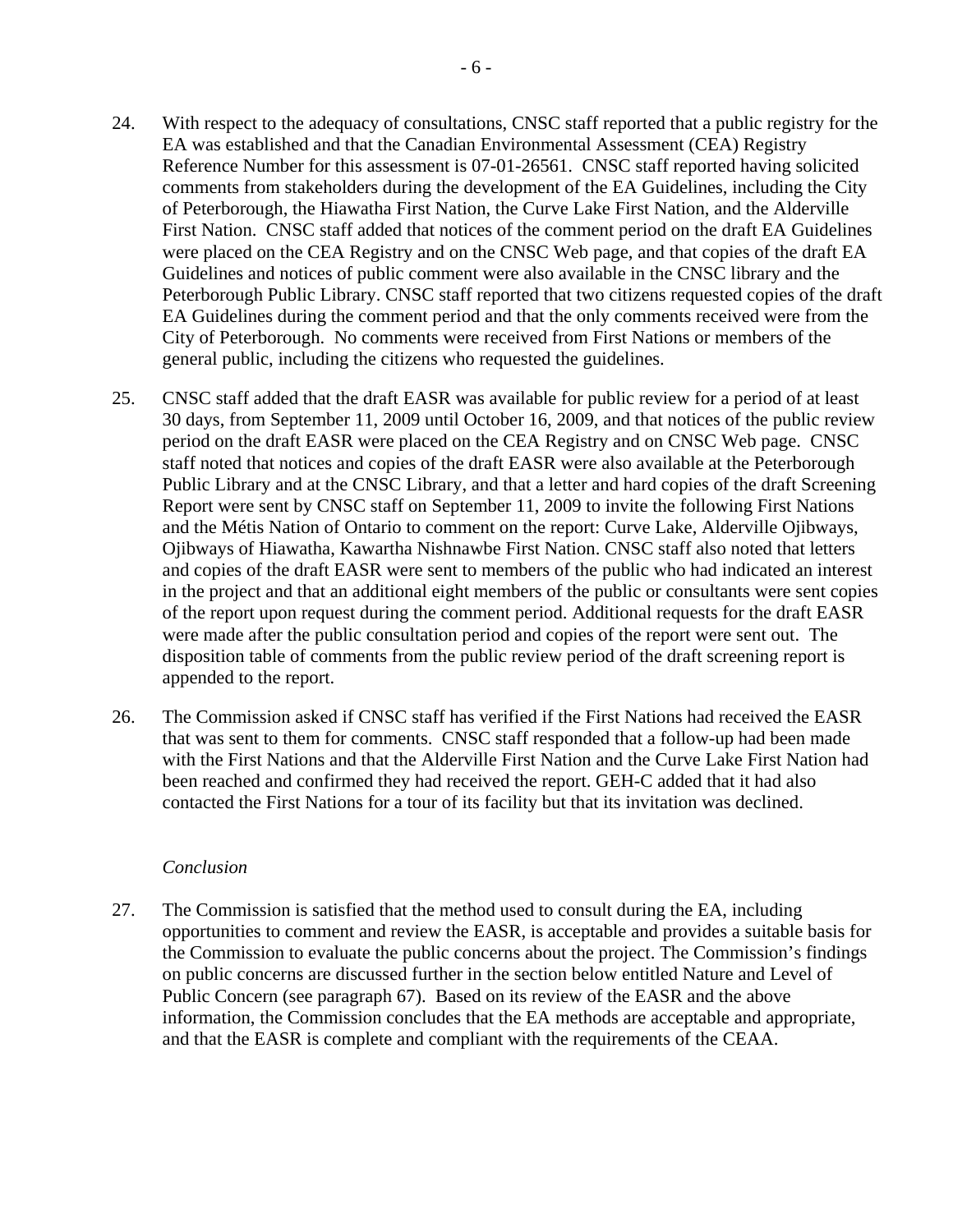#### *Likelihood and Significance of Environmental Effects*

<span id="page-9-0"></span>28. This section contains the Commission's findings with respect to whether the project, taking into account the identified mitigation measures, is likely to cause significant adverse environmental effects. In examining this question, the Commission considered the predicted effects on the relevant components of the environment.

#### *Effects of the Project on the Environment*

29. CNSC staff reported that interactions between the environmental components and the project works are illustrated in Table 4 of the proposed EASR. CNSC staff added that these interactions were analyzed to determine whether they are likely to result in a measurable effect and, if so, to describe that effect on the relevant Valued Ecosystem Components (VECs).

#### Atmospheric Environment

- 30. CNSC staff reported that negligible effects are anticipated from construction activities and that only the levels of potassium hydroxide were expected to rise, but were estimated to remain well below the regulatory limit. CNSC staff added that particulate matter, total suspended particulates, uranium air emissions, beryllium, potassium hydroxide and greenhouse gas emissions are all expected to be well below the criteria and standards. CNSC staff added that mitigation measures involving HEPA filter installation were planned in the pellet stocking and loading area.
- 31. The Commission asked why the beryllium emissions have increased by a factor of 2 between 2007 and 2008. GEH-C responded that, with these extremely low numbers, small differences were hard to quantify with the available measuring techniques. GEH-C added that these amounts remain negligible.
- 32. The Commission asked if, at long term, there was any possibility for uranium, beryllium or potassium hydroxide to precipitate and accumulate in the lining of the stack. GEH-C responded that the release concentrations of these three parameters are so low that the potential for accumulation is negligible. CNSC staff added that the Ontario Ministry of Environment (OME) is closely monitoring beryllium deposits and that there is no evidence of any accumulation. CNSC staff confirmed that, in the case there was accumulation of one of these substances in the long term, this would be taken into consideration in the decommissioning plan.
- 33. The Commission asked GEH-C how air emissions would be controlled and monitored. GEH-C responded that all airborne contamination monitoring will be performed by dedicated environment health and safety staff according to established procedures and that the results will be analysed at the facility, verified by an external lab and communicated to staff. GEH-C noted that, in most cases, the concentrations measured remain a small fraction of the action levels.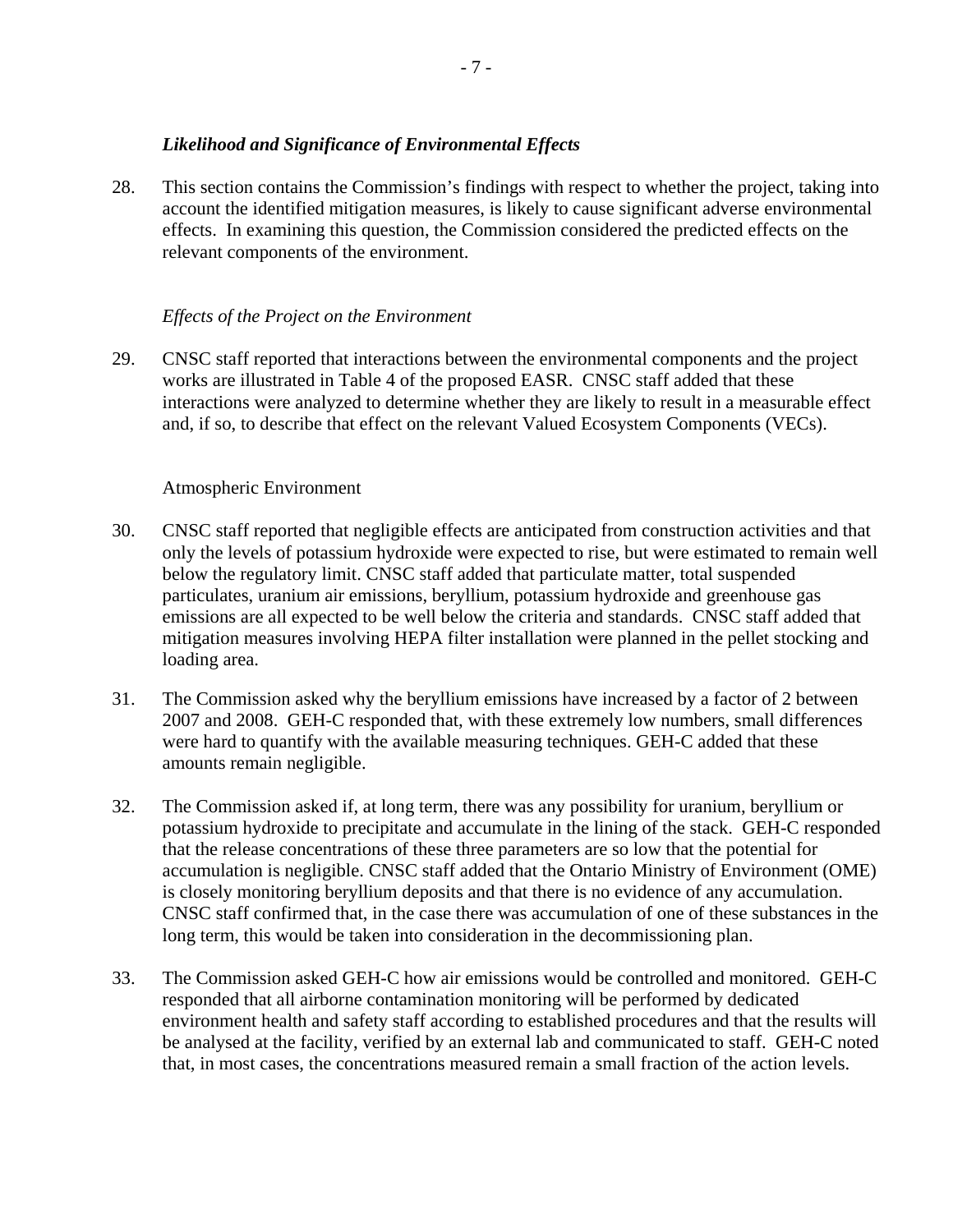plume rises far away from the ground, mixes really well and therefore is well diluted. Noise 34. The Commission asked CNSC staff what is the impact of atmospheric stability on the diffusion of pollutants in the atmospheric environment. CNSC staff responded that atmospheric stability is a meteorological terminology that depends on wind motion and temperature, and that, in the worst-case scenario, it can allow the contaminants to disperse in a very tight frame for long distances without being diluted. CNSC staff added that, in better conditions, the contaminant

35. CNSC staff reported no planned significant increases in noise which means it will remain below acceptable limits.

Conventional Health and Safety

36. CNSC staff reported that construction activities associated with the proposed project present no unusual or incremental hazard to construction workers. It added that any activity that could potentially interact with conventional worker health and safety will be mitigated by GEH-C's well-established Occupational Safety and Health Procedures, which include usage of protective clothing by the operators when handling hazardous material and appropriate training on emergency procedures.

Radiation and Radioactivity

37. CNSC staff reported that potential radiological concerns were associated with external gamma radiation and that the gamma dose rates will increase with increasing enrichment. CNSC staff added that, based on calculations, it is expected that the unshielded gamma dose rate increases by a factor of 3 for the 5% enrichment. CNSC staff added that, as mitigation, GEH-C will install additional shielding into the ceiling and walls of the LEU processing area and that no substantial inventory of LEU will be stored in the LEU processing area. This mitigation measure will prevent the increase in gamma radiations beyond already existing levels resulting from the natural uranium processing line.

Terrestrial and Aquatic Environment

38. CNSC staff reported that the major components of the terrestrial and aquatic environments within two kilometres from GEH-C facility include the Harper Creek Wetland that is a sensitive area composed of two wetlands types (90% swamp and 10% marsh). CNSC staff added that most terrestrial environment components are either just within or outside the boundaries of the City of Peterborough and comprise a developed urban area with a mix of residential, commercial and industrial uses. CNSC staff noted that a rail corridor traverses the Local Study Area and that the GEH-C property is a fenced-off area with very limited vegetative growth with no natural features within the study area.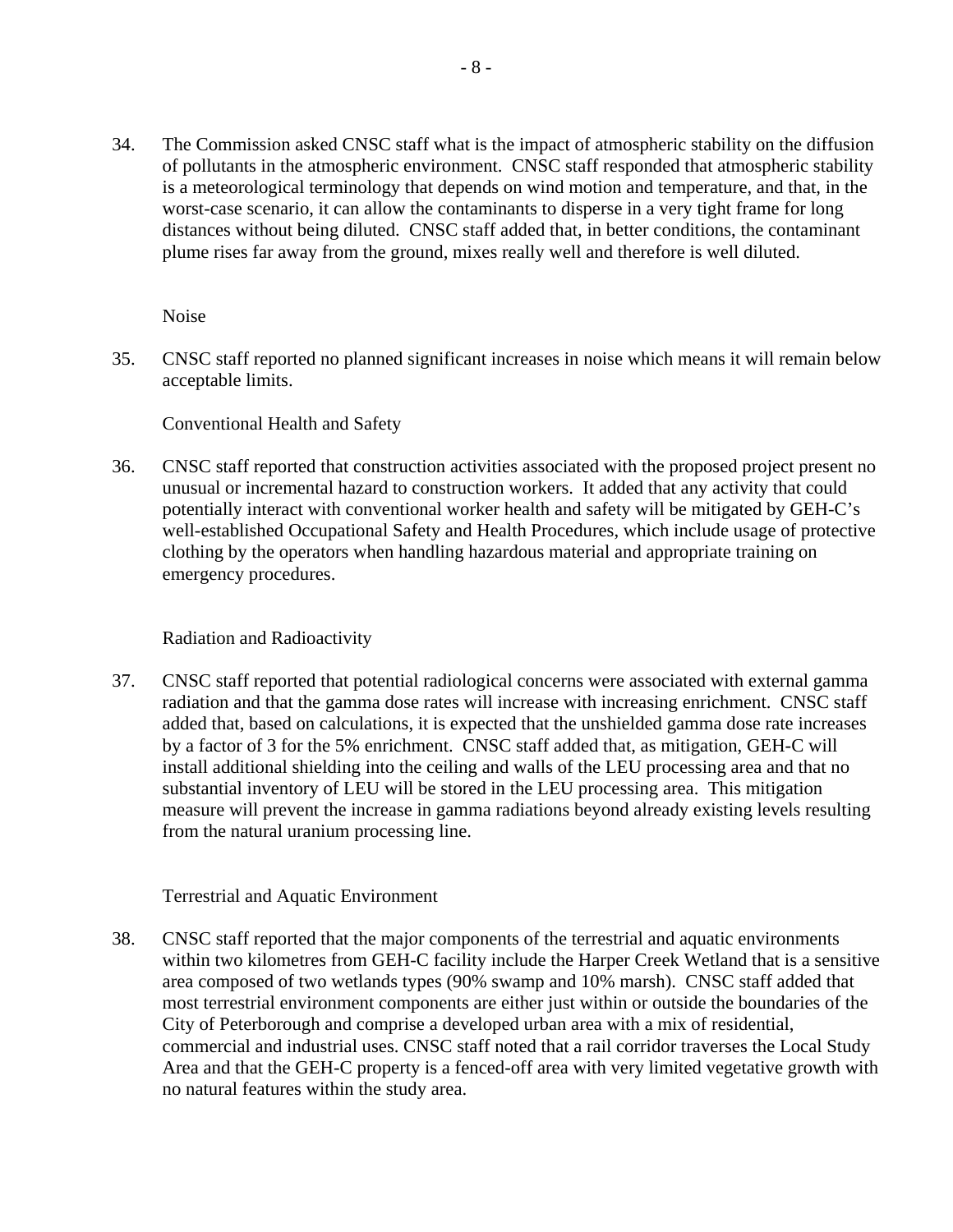39. CNSC staff reported that the following potential sub-components were identified as part of the terrestrial environment: terrestrial vegetation (species and communities); wildlife (species and community) and wildlife habitat. In order to capture changes in these sub-components, a total of six measurable indicators were chosen. CNSC staff added that two potential sub-components were identified as part of the aquatic environment: surface water quality and quantity, and sediment quality. CNSC staff confirmed that these sub-components are not present within the Local and Site Study Areas.

Worker Health and Safety

- 40. CNSC staff reported that surface contamination monitoring results are anticipated to remain below the established GEH-C action levels for future operations. CNSC staff noted that, in the absence of mitigation, the workers' whole body, skin and extremity doses could increase by a factor of 3. CNSC staff added that the implementation of safe working practices, in addition to an ALARA analysis during the design, will mitigate this effect to keep radiation doses below CNSC regulatory dose limits. CNSC staff reported that the total effective dose to a worker was estimated to be 10 mSv/year, which is below the CNSC regulatory dose limit of 50 mSv/year and 100 mSv over 5 years. CNSC staff also reported that gamma dose rates on the second floor of Building 21 could potentially increase by a factor of 3, but that this should be limited to comparable current levels with the incorporation of shielding for nuclear criticality. Finally, CNSC staff noted that sampling of uranium in urine has remained consistently below action level at GEH-C and that it is anticipated that careful dust control will ensure similar results at the facility in the future.
- 41. The Commission asked how often urine analysis was performed on the workers at the facility. GEH-C responded that it was performed once every three months.

Geology

42. CNSC staff reported that no interactions were identified for geology.

Hydrogeology and Surface Water

- 43. CNSC staff reported that no surface waters are present in the vicinity of the project and that floor wash effluent from the project works and activities will be captured, filtered and monitored prior to discharge to the municipal treatment facility. Therefore, CNSC staff reported that no measurable effects on the surface water and sediment components are expected. CNSC staff added that it was concluded that effects on air quality and deposition on soil were negligible and that no measurable effects on soil, vegetations species and communities, and wildlife species and communities for terrestrial or aquatic biota were expected.
- 44. The Commission asked how the release of the washing waters is controlled. GEH-C responded that the water collected from floor washing is transferred to a drum. GEH-C added that only one barrel every three months was discharged into the municipal treatment facility and that before the barrel is discharged, its concentration is determined and reviewed by environment health and safety staff to ensure that it is within the regulatory limits.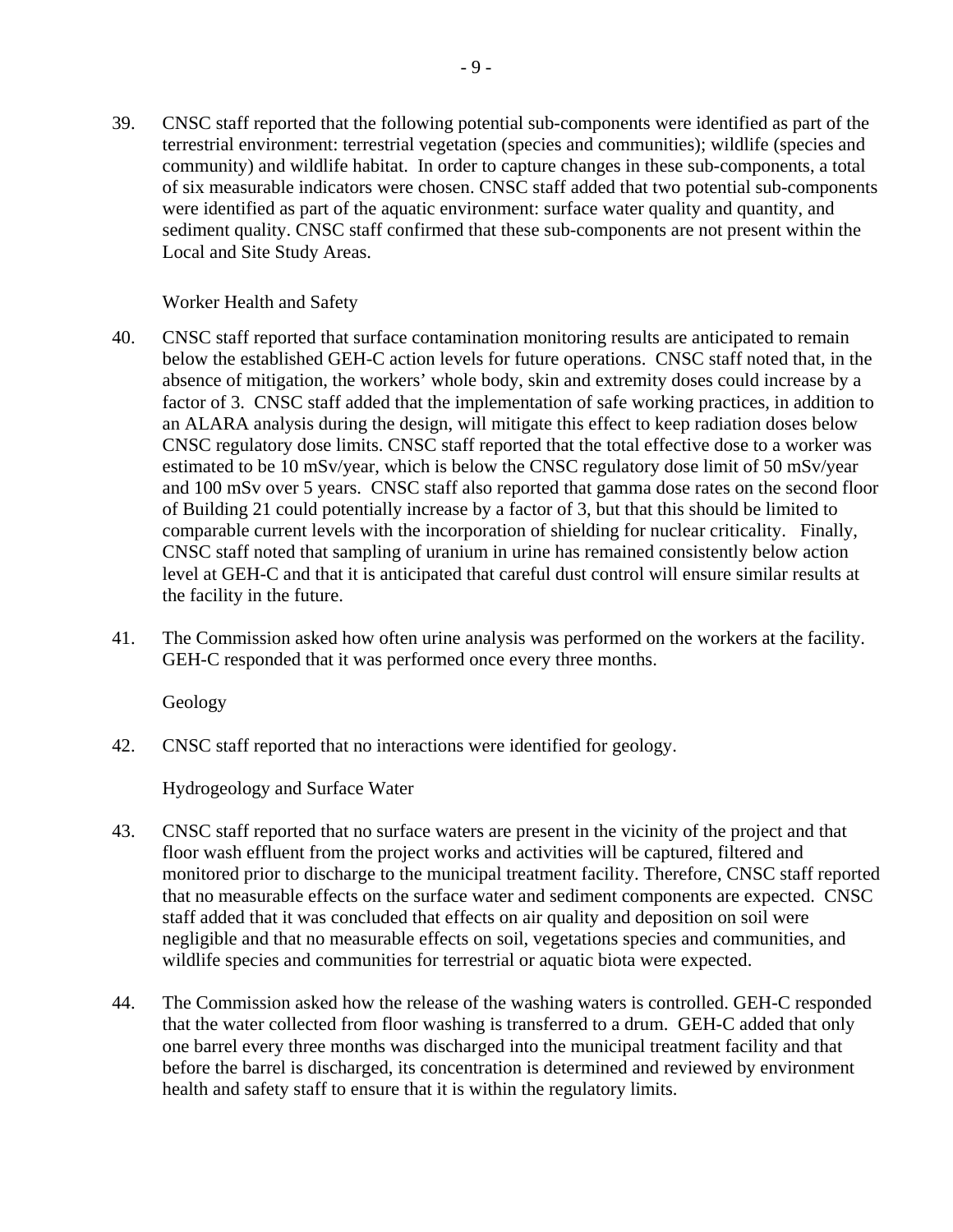Land Use and Transportation

<span id="page-12-0"></span>45. CNSC staff reported that vehicular and truck traffic increases associated with the project for all phases were expected to be minimal and that no measurable effects were expected. CNSC staff noted that the radioactive aspects of transportation were not expected to contribute to any measurable effects, and that the federal transport regulations, which are based on international practices as described by the International Atomic Energy Agency, will be respected.

#### Physical and Cultural Heritage

46. CNSC staff identified no VECs for the proposed project regarding the Physical and Cultural Heritage Resources environmental component.

#### Socio-Economics

47. CNSC staff reported that no residual adverse environmental effects were determined in this assessment; therefore, socio-economic effects were not assessed.

#### Aboriginal Interests

48. CNSC staff reported that no interactions between the project and aboriginal interests were identified.

#### *Conclusion*

- 49. The Commission is satisfied that the likelihood and significance of the effects of the project on the environment have been identified with reasonable certainty and recognizes the importance of properly implementing mitigation measures to ensure that these are not significant. In this regard, the Commission expects CNSC staff to ensure that appropriate monitoring activities are implemented to verify whether these mitigation measures remain effective.
- 50. Based on its review of the EASR and the above noted information provided on the record, the Commission concludes that the proposed project, taking into account the implementation of mitigation measures identified in the EASR, is not likely to cause significant adverse effects to the environment.

#### *Effects of the Environment on the Project*

51. CNSC staff reported that potential environmental events that may affect the workers on the project's systems and structures (e.g., buildings, equipment, power system, storm water management, chemical storage area) include seismic activity, severe weather, and changes in climate. CNSC staff noted that the probability of measurable effects of external loads (e.g., wind, snow, ice and earthquake) imposed on the structures and buildings is very low. CNSC staff noted that an assessment of the effect on the structural design will be considered further during the licensing period.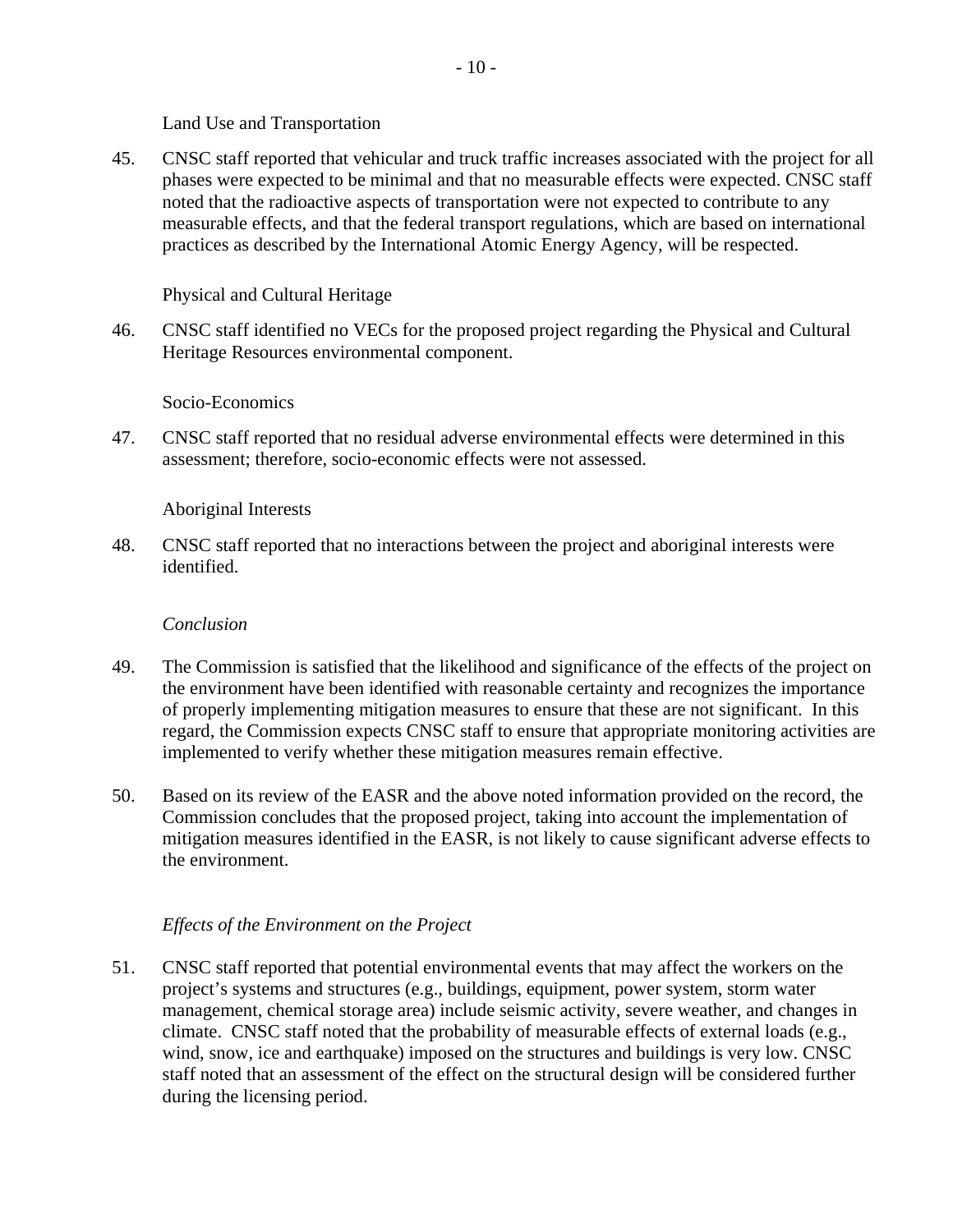- <span id="page-13-0"></span>52. CNSC staff added that GEH-C facilities are designed to withstand thunderstorms and wind load conditions including tornadoes, local snow and ice loads, as well as changes in climate that will affect these systems. CNSC staff also noted that transportation of feed materials, products or construction equipment will be limited during ice storms. CNSC staff added that uranium pellets and fuel bundles are transported in containers certified by the CNSC.
- 53. The Commission asked what measures were considered to prevent potential flooding at the GEH-C facility. CNSC staff responded that the GEH-C facility is located among the most vulnerable catchments in the city for floods. In this respect, CNSC staff added that, in 2005, the City of Peterborough prepared a flood reduction master plan and has implemented recommendations to manage flood events. As an example, GEH-C has constructed a berm 4.5 inches in height, made from aggregate and coated in epoxy paint, to contain sprinkler water and to prevent flood water contamination of the floor or equipment.
- 54. To avoid the release of uranium during a potential flood, CNSC staff reported that the storage vessels will be constructed in such a way that the probability of a release is expected to remain very low. CNSC staff added that the release of dust or material will be mitigated by keeping floors and surfaces that can be exposed to flood water clean at all times, and that radiation field surveys will be conducted routinely to identify the areas where material could have accumulated and that these areas would be cleaned immediately.

55. Based on the above information, the Commission concludes that the environment is not likely to cause adverse effects on the proposed project.

#### *Effects of Malfunction and Accidents*

- 56. CNSC staff has identified the activities potentially associated with specific malfunctions and accidents that have a reasonable probability of occurring during the lifetime of the project and these are :
	- equipment installation;
	- transportation of feed materials and products;
	- storage of feed material and products;
	- LEU fuel bundle manufacturing; and
	- ventilation and emissions control systems.
- 57. To avoid the release of uranium during transportation, CNSC staff noted that the shipment of pellet feed will be done in certified shipping containers that have undergone tests under normal and hypothetical accident conditions. CNSC staff added that other safety measures will be in place including safety programs, safe driving procedures and expectations, adherence to transportation regulations, traffic control and speed limit observance.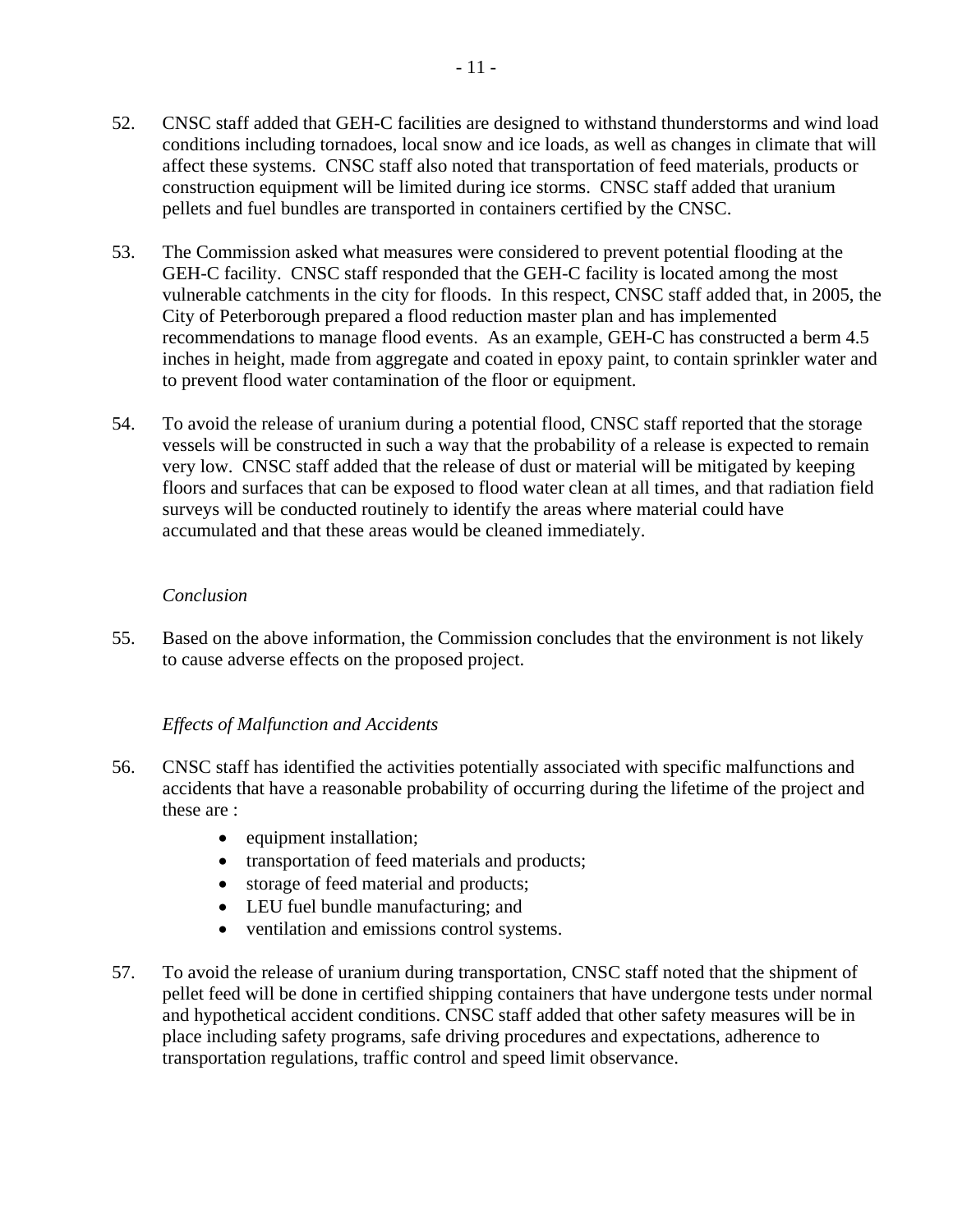- <span id="page-14-0"></span>58. CNSC staff noted that the HEPA filters will be changed monthly to avoid the accumulation of dust that could potentially catch in fire. CNSC staff added that a Fire Safety Plan and an Emergency Response Plan are in place to respond to a potential fire in the HEPA filter banks.
- 59. CNSC staff also evaluated the effect of inadvertent nuclear criticality. CNSC staff reported that a Nuclear Criticality Safety Program that entails keeping the entire process as subcritical under normal and credible abnormal conditions that have a frequency of occurrence equal to or more than one in a million years, based on the CNSC objectives for such a program, will be developed and implemented. CNSC staff added that the offsite effective dose resulting from a highly unlikely nuclear criticality accident was determined and that contributions from direct neutron and gamma radiation, as well as radionuclide release and subsequent immersion and inhalation, were evaluated. CNSC staff noted that most of the impact would be localized within the building and that the doses to the public would remain well below the hazardous level.

60. Based on the above information, the Commission concludes that the impact of malfunction and accidents will be mitigated by adherence to strict safety measures.

#### *Likely Cumulative Effects and Residual Effects*

61. CNSC staff reported that no measurable or anticipated cumulative effects were identified for this project. CNSC staff also reported that after mitigation no significant residual effects are associated with this project.

#### *Follow-Up Monitoring Program*

- 62. A follow-up program under CEAA is a program to verify the accuracy of the EA of a project and to determine the effectiveness of any measures taken to mitigate the adverse environmental effects of the project.
- 63. CNSC staff reported that the CNSC licensing and compliance program will be used as the mechanism for ensuring the final design and implementation of the follow-up monitoring program, and for the reporting of the program results. CNSC staff added that the annual compliance report will be used to demonstrate that the anticipated low releases have been achieved and that the nuclear criticality safety program is effective. CNSC staff added that the annual compliance report for the three full years following the licence amendment, if granted, will be posted on the CEAA Registry to demonstrate the environmental effects are well controlled as predicted in the Environmental Impact Statement, and that the mitigation measures to lower their impact are effective.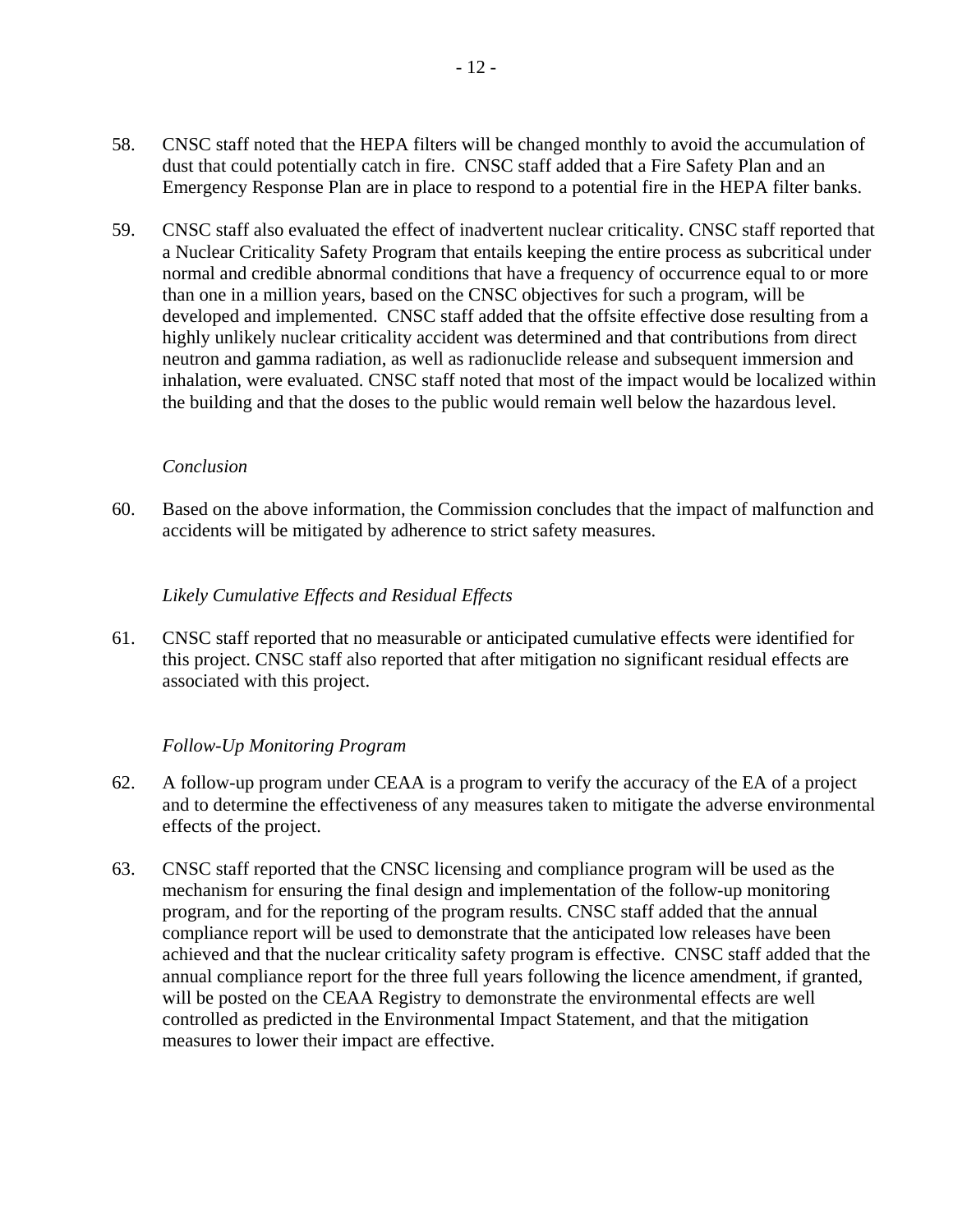<span id="page-15-0"></span>64. The Commission asked for details with respect to the duration of the follow-up program. CNSC staff responded that, under the CEAA, the follow-up program is required to last for a period of 3 years. CNSC staff added that the elements identified in the EASR will continue to be monitored using CNSC's routine annual compliance program, and that regular inspections of the Criticality Safety Program will also be conducted during the whole licence period.

#### *Conclusion*

65. The Commission is satisfied with the proposed follow-up program and with the manner GEH-C would report the results to the CNSC through inspection results and regular annual reports.

#### *Nature and Level of Public Concern*

- 66. CNSC staff reported that the consultation program was designed, as described above in paragraphs 25 and 26, to be commensurate with the magnitude of the project, the level of interest in the Peterborough community regarding the project, and the degree to which the effects of the project will be experienced by the public.
- 67. CNSC staff reported that a public registry for the assessment was established. CNSC staff further reported that comments on the EA Guidelines were received from the City of Peterborough, but that no comments were received from the First Nations or members of the general public, including the citizens who requested the EA Guidelines.
- 68. CNSC staff noted that the draft EASR was available for public review for a period of 30 days, from September 11, 2009 until October 16, 2009. CNSC staff reported that Environment Canada, the Ministry of Environment of Ontario, the City of Peterborough, the Peterborough County-City Health Unit and eight concerned citizens sent comments on the draft EASR. CNSC staff confirmed that many comments were general, in that they did not relate specifically to this project, but expressed concerns regarding the life cycle of uranium in general. However, CNSC staff added that specific comments to this project can be categorized as follows:
	- Concerns regarding the transportation of nuclear substances and waste and the consequences of accidents in transport;
	- The level of uranium enrichment and its effects on public health and safety;
	- The discharge of waste into the municipal sewer system;
	- Concerns over the adequacy of public engagement; and
	- Concerns over the effects of the project on public health and safety, with particular concerns expressed over criticality safety.

CNSC staff noted that the disposition of the comments is appended to the report and added that all concerns were noted and that clarifications were made to the draft EASR where deemed appropriate. CNSC staff also noted that the public did not submit any request of intervention for the current hearing.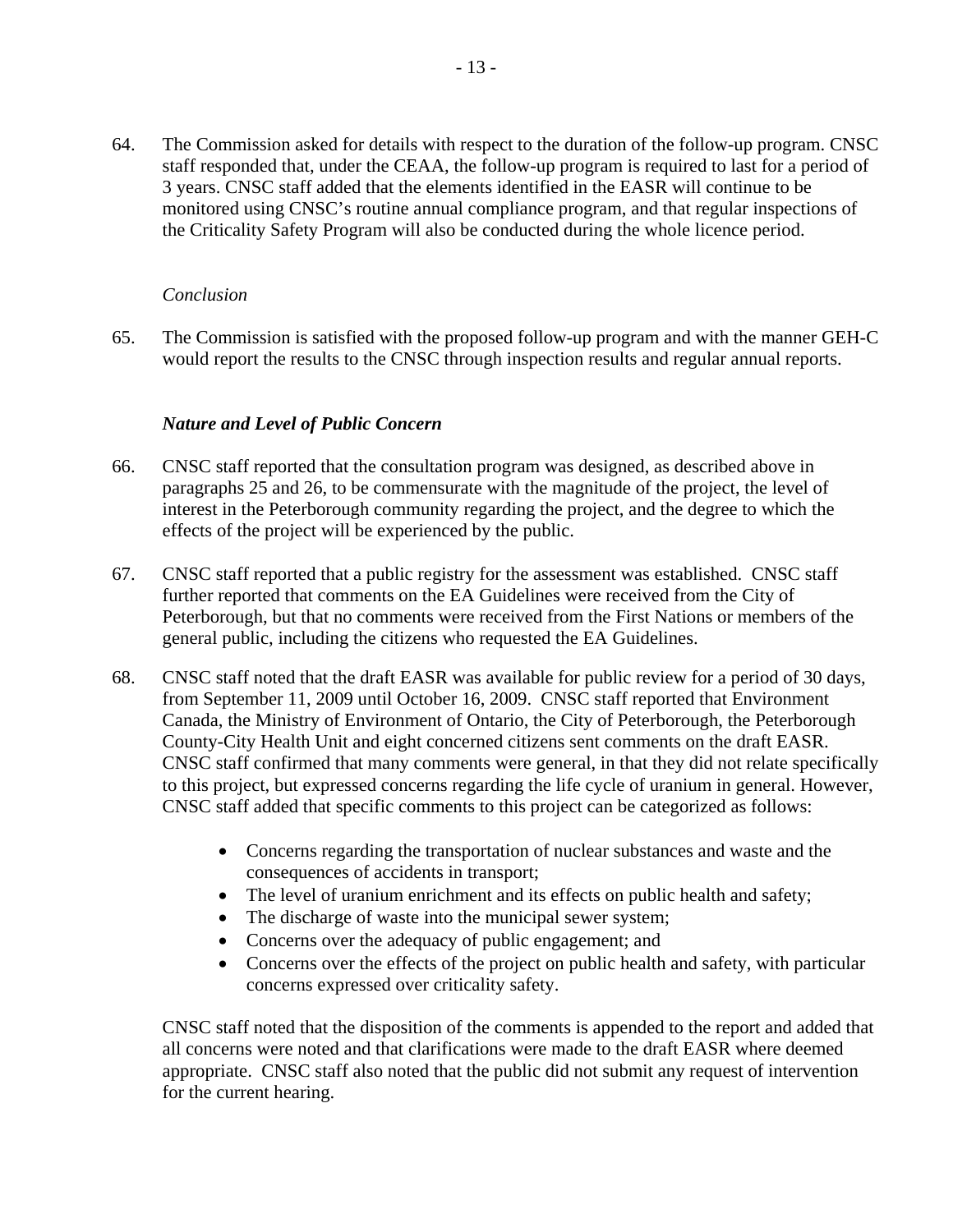<span id="page-16-0"></span>69. The Commission is satisfied that the opportunities given to the public to comment and review the EASR were acceptable. The Commission decides that the level of public concern does not warrant that the project be referred to the Minister of the Environment for referral to a review panel or mediator (i.e., pursuant to paragraph 20(1)(c) of the CEAA).

#### **Conclusion on the EASR**

- 70. The Commission has considered the information available in the EASR and CNSC staff's submission as presented for reference on the record for the Public Hearing.
- 71. The Commission concludes that the EASR attached to CMD 10-H2 is complete and meets the requirements of the CEAA for the scope of the project and the scope of the assessment established in the EA Guidelines.
- 72. The Commission concludes that the project, taking into account the appropriate mitigation measures identified in the EASR, is not likely to cause significant adverse environmental effects and that the public concerns expressed to date about the project do not warrant a reference to the Minister of the Environment for referral to a mediator or review panel.
- 73. Furthermore, the Commission also concludes that, at this time, it will not refer the project to the federal Minister of the Environment for a referral to a review panel or mediator in accordance with the provisions of the CEAA.
- 74. Therefore, the Commission, pursuant to paragraph  $20(1)(a)$  of the CEAA, decides that it will proceed with the consideration of a licence application under the *Nuclear Safety and Control Act.*

#### **Licence Amendment Request**

#### **Details on the Requested Amendment**

75. CNSC staff reported that the GEH-C licence for its Peterborough facility contains a licence condition that restricts the fabrication of fuel bundles to 150 tonnes per month with a uranium-235 content of natural uranium. CNSC staff explained that the amendment request is to allow the fabrication (assembly) of fuel bundles using pellets containing up to 5.0% of enriched uranium. CNSC staff added that this licence amendment would authorize GEH-C to have an amount of enriched uranium greater than one critical mass. CNSC staff also noted that, due to this change, the provisions of the *Nuclear Liability Act* (NLA) will apply and GEH-C will have to be designated by the Commission as a Nuclear Installation before an amount of enriched uranium greater than 80 % of one critical mass is present on site.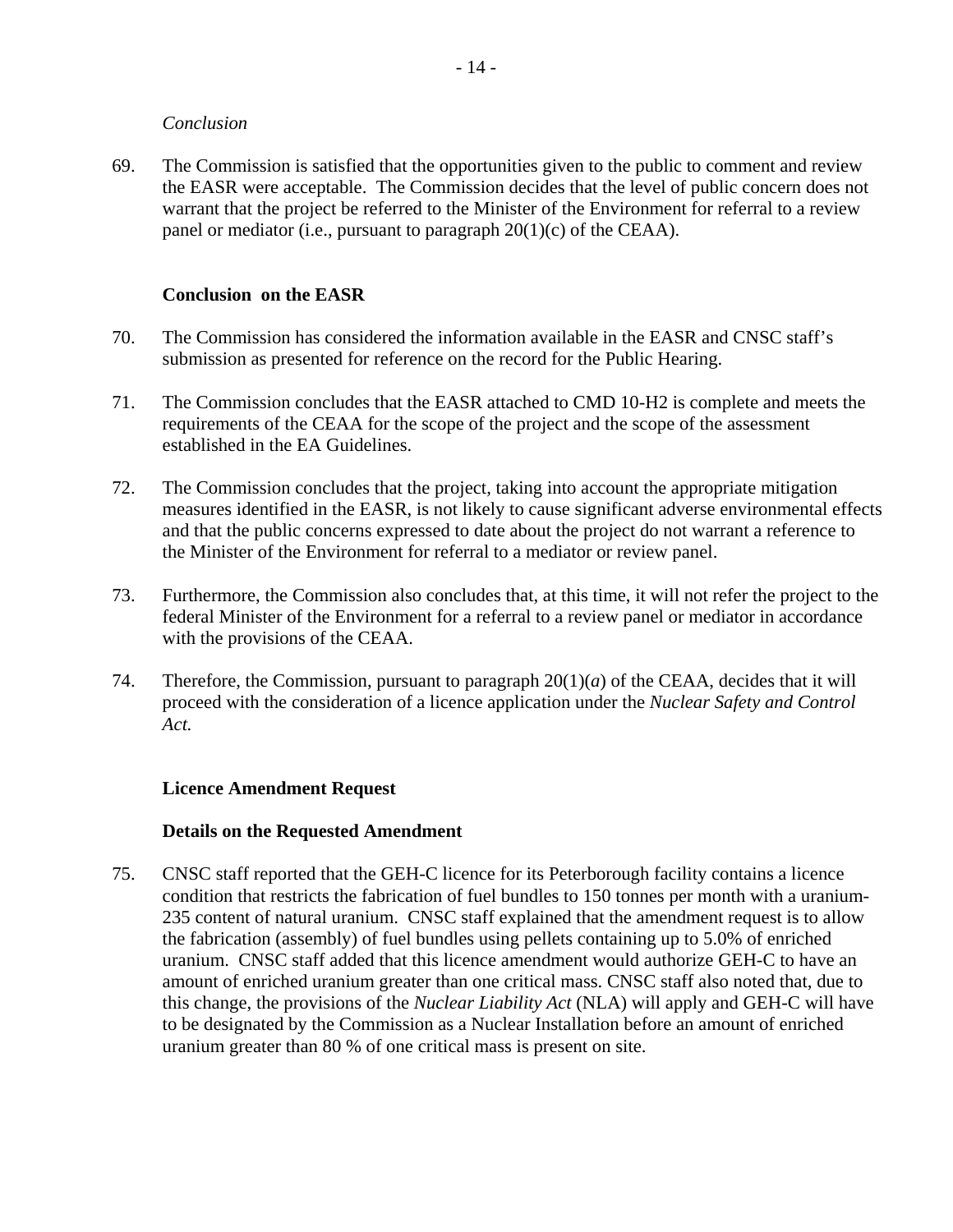- <span id="page-17-0"></span>76. CNSC staff noted that the fabrication of fuel bundles involves:
	- the preparation of the zirconium alloy tubing;
	- the insertion of the enriched uranium fuel pellets into the tubes;
	- the welding of the end caps onto each end of the tube which permanently seals the uranium pellets into the tubes for their lifetime in the reactor and subsequent waste storage period.

CNSC staff added that the pellets used in this process will be imported into Canada from the United States (US) or from overseas suppliers and that the enriched fuel bundles will be fabricated within the existing production limit of the current licence. CNSC staff noted that this is the reason why the licensee has not requested any increase in the existing licence limits, including release limits or action levels.

- 77. The Commission asked GEH-C if it would need to construct new facilities for the production of the test bundles. GEH-C responded that some procedures would have to be updated and some rearrangements made but no major changes to the facility would be needed. GEH-C added that if it was choosing to continue to produce LEU bundles in the future, a full and new complete production line would have to be put in place.
- 78. CNSC staff explained that the chemical and physical properties of natural and 5% enriched uranium oxide pellets are essentially the same, but that a licence amendment is required because the introduction of enriched uranium involves the possibility that a nuclear chain reaction outside of a reactor happens. CNSC staff added that to reduce the possibility of this reaction to happen, specific safety programs are required to be in place.
- 79. CNSC staff noted that the regulatory safety area programs that are most likely to be affected by this amendment request are Nuclear Security, Nuclear Criticality Safety and Nuclear Safeguards. CNSC staff confirmed that these three programs and six additional program areas potentially affected by the amendment have been assessed and are discussed below.

#### **Radiation Protection**

- 80. As part of its evaluation of the adequacy of the provisions for protecting the health and safety of persons, the Commission considered the past performance of GEH-C in the area of radiation protection.
- 81. CNSC staff reported that it reviewed the existing radiation protection (RP) program and confirmed that it meets the current requirements and that it is adequate to support the operational activities introduced by the amendment. CNSC staff noted that the RP program ensures that radiation doses to workers at the facility are adequately controlled and consistently below regulatory limits.
- 82. The Commission asked GEH-C how many persons were currently working at the facility. GEH-C responded that between 50 and 55 employees were working on fuel production but that there were a total of 200 employees on site in the different buildings.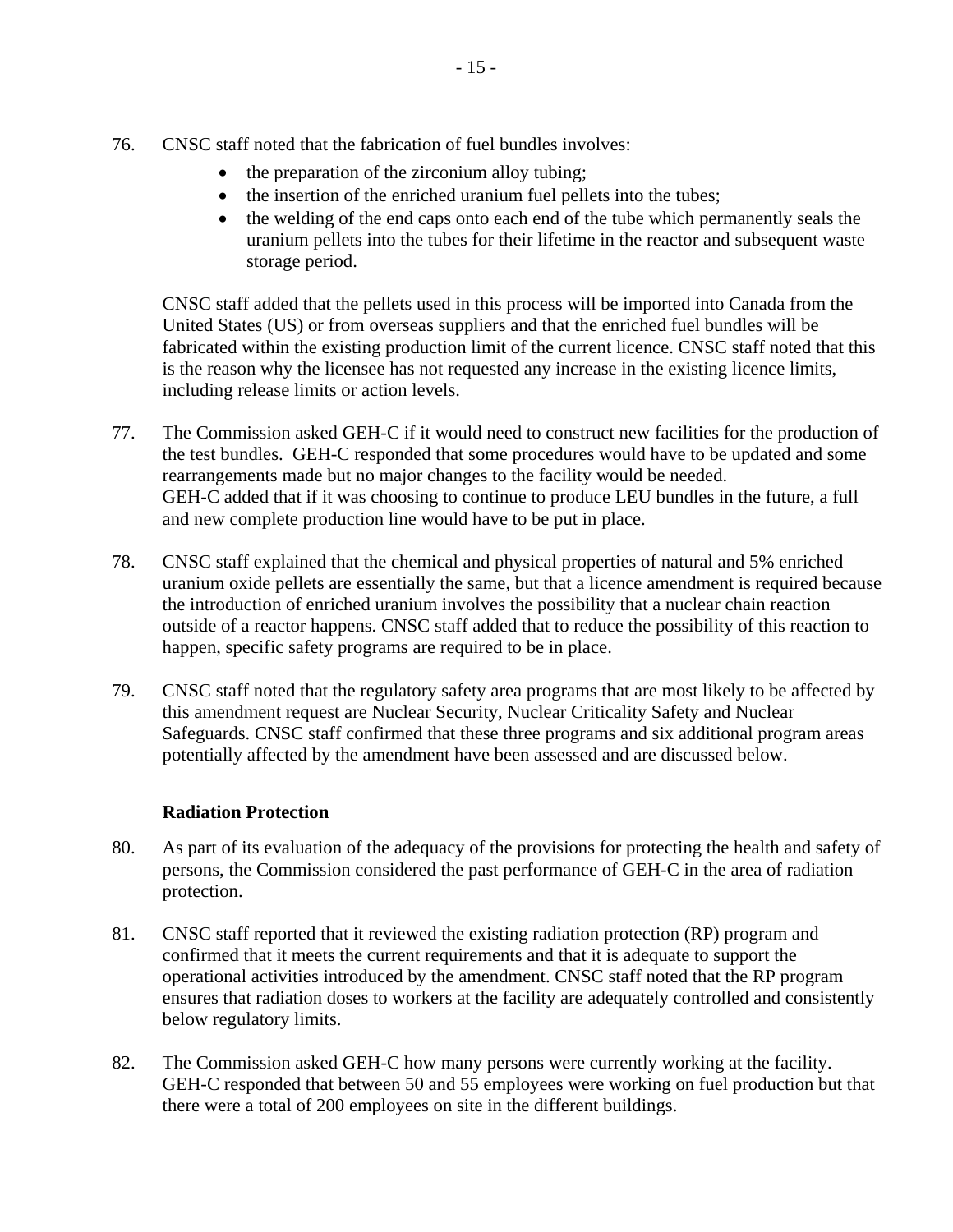- <span id="page-18-0"></span>83. The Commission asked if the extent of the impact of an incident in the production line had been estimated. GEH-C responded that, in the EA, it was calculated that the dose estimated from an accident at the fence line, not very far from the building, from neutron, gamma, and airborne emissions would be approximately 13 millisieverts. CNSC staff added that the offsite effective dose resulting from a highly unlikely bounding nuclear criticality accident was determined and that contributions from direct neutron and gamma radiation, as well as radionuclide release and subsequent immersion and inhalation, were evaluated. CNSC staff noted that most of the impact would be localized within the building and that the doses to the public would remain well below the hazardous level.
- 84. The Commission asked GEH-C why there was an increasing trend in the annual effective dose between 2002 and 2008. GEH-C responded that the increased average value of 2008 was due to a single employee who was exposed to more radiation while performing special inspection and testing. GEH-C added that, in 2008, this situation was corrected by training more individuals to do the work in order to limit individual exposure. GEH-C noted that it was working with its ALARA committee to bring back these values to the historical 7-8 millisieverts, and added that the 2009 values would be available at the end of February 2010.
- 85. The Commission asked if some of the fuel production work could be handled remotely. GEH-C responded that the loading of the uranium dioxide pellets was a manual operation, and that, despite the use of existing equipment, new safety procedures and additional training will be needed for the employees who will work with LEU. CNSC staff added that training was very important to ensure that the radiation doses to the workers do not increase and that this would be carefully monitored.

86. The Commission is satisfied with the past performance of GEH-C with regards to radiation protection and is of the opinion that GEH-C will take adequate measures to maintain radiation exposure doses as low as possible and to closely monitor the workers involved in the LEU fuel production project.

#### **Environmental Management**

- 87. GEH-C provided information regarding its environmental protection performance over the licence period.
- 88. CNSC staff reported that it has reviewed GEH-C's environmental management program and that it considers it to meet requirements. CNSC staff noted that the current releases are small and controlled and that they have a negligible impact on the environment around the facility. CNSC staff added that, with the additional activities requested at the facility, the environmental impact of the releases and the waste disposal have been reviewed in details in the EA as presented earlier in this Record of Proceedings. CNSC staff confirmed that the assessment concluded that there was no measurable impact from the fabrication of enriched fuel bundles.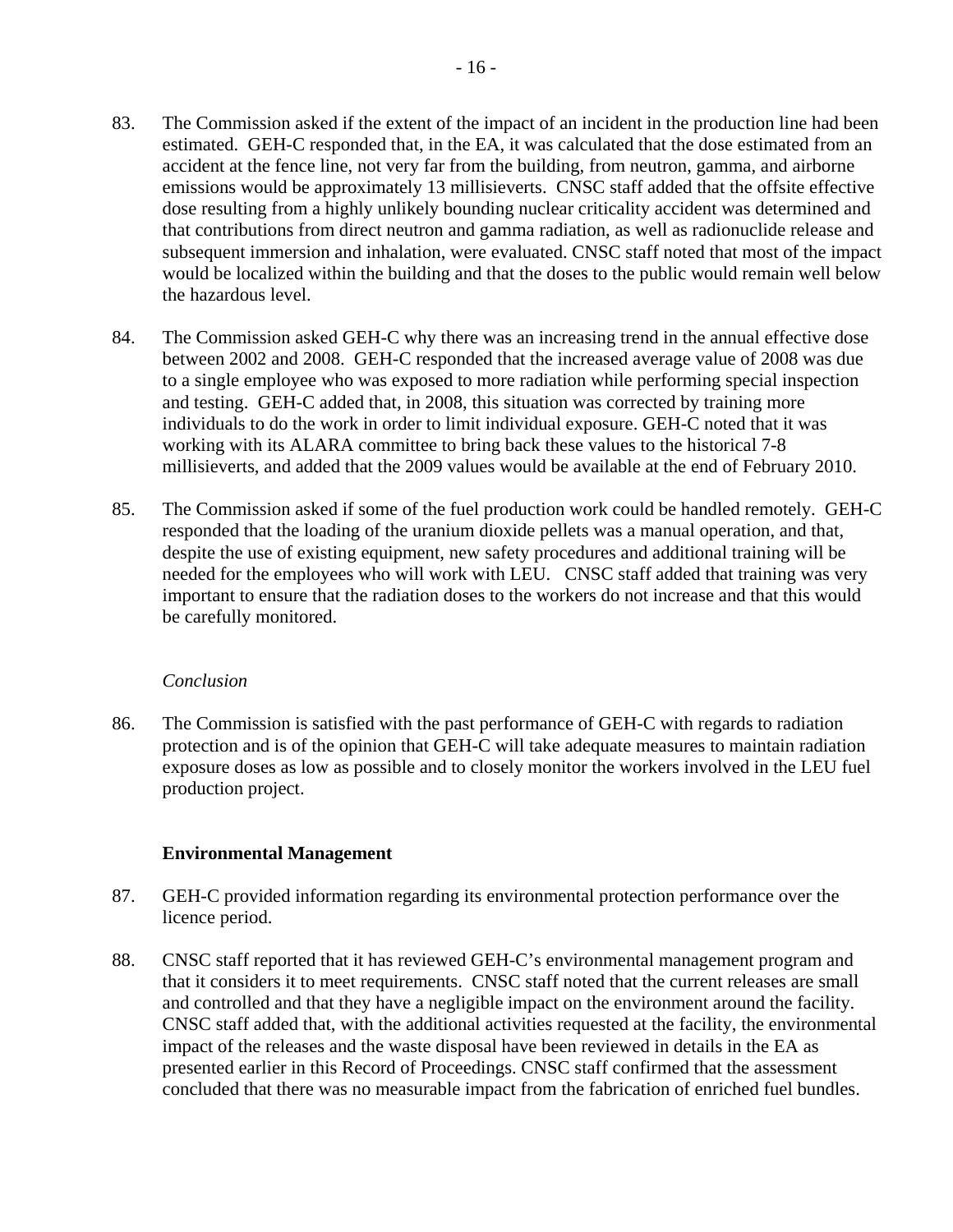<span id="page-19-0"></span>90. The Commission asked GEH-C how it would handle the waste generated from LEU fuel bundles production and asked if Chalk River was the only site approved for this type of waste in Canada. GEH-C responded that no arrangements for the waste management had been made yet with AECL, and added that other potential arrangements could be made to send back material that is still in its original form to where it was acquired, either from Wilmington or from another manufacturing site in the United States. CNSC staff confirmed that the only approved site to accept enriched uranium contaminated waste in Canada was Chalk River.

#### *Conclusion*

91. The Commission is satisfied with GEH-C past environmental performance and is of the opinion that, as demonstrated in the EASR, environmental releases will not increase with the production of 5 % LEU fuel bundles. The Commission is also satisfied that GEH-C will take appropriate measures to handle the waste generated by the use of LEU.

#### **Operating Performance**

#### *Organization and Plant Management*

- 92. The Commission considered the organization and plant management at GEH-C as an indication of GEH-C's qualifications to continue to safely operate the facility and, in doing so, provide adequate protection for the environment and the health and safety of persons.
- 93. The Commission asked CNSC staff if it was satisfied with GEH-C's organizational chart. CNSC staff responded that it had reviewed GEH-C Quality Assurance Program and management structure and that it was satisfied. CNSC staff added that GEH-C is very responsive to correcting problems and that the roles and responsibilities at each level of the organization are well defined. CNSC staff added that it is not concerned with the organizational structure even if 12 persons were reporting directly to the President.
- 94. The Commission further asked who was responsible for the Quality Assurance Program. GEH-C responded that it was the Quality Manager. GEH-C added that regular meetings were held every four weeks, and that the communication and dialogue within the company were good at all levels of the organization.
- 95. The Commission asked who was responsible for safety management. GEH-C responded that it was the Manager of Environment Health and Safety.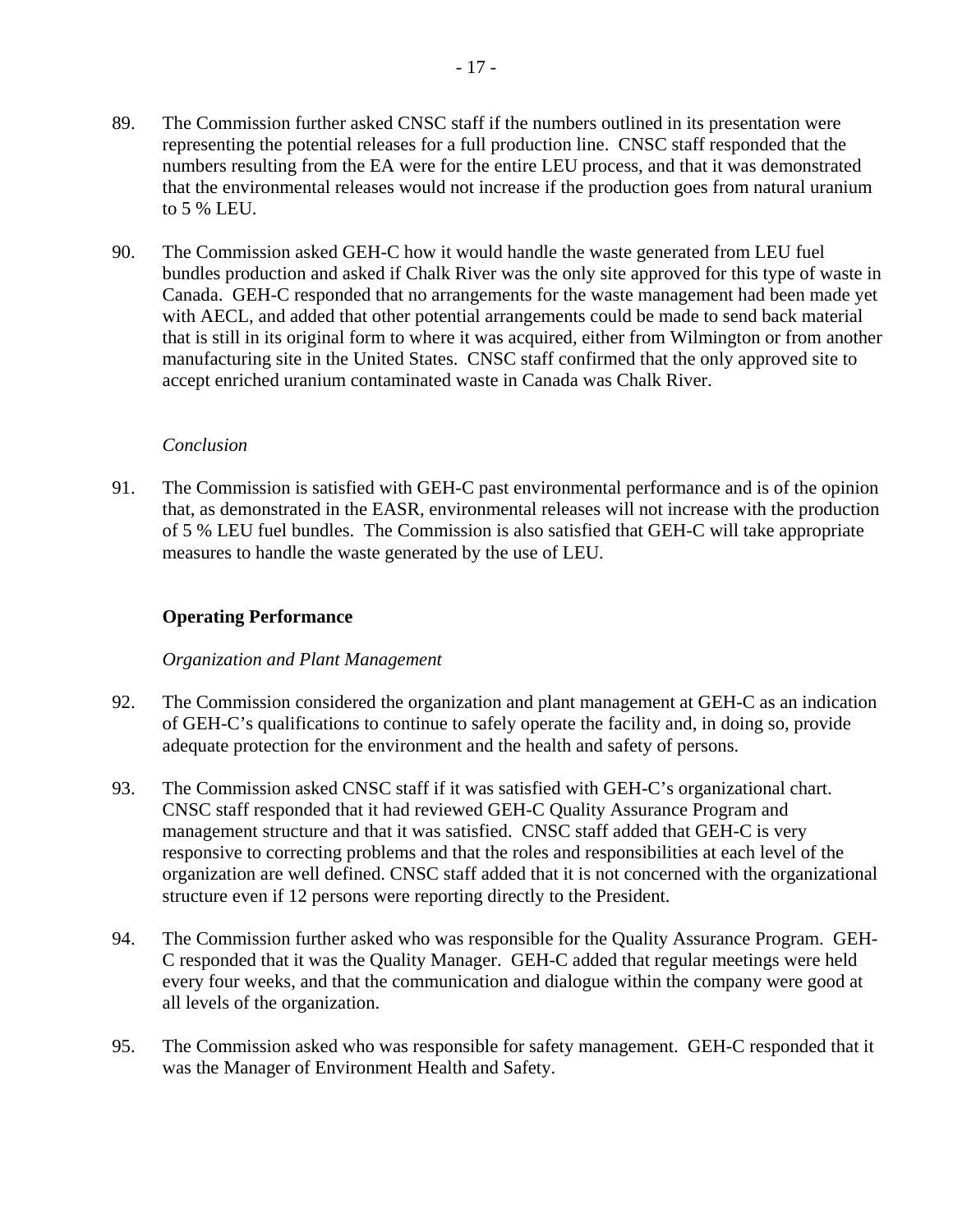- <span id="page-20-0"></span>96. The Commission asked GEH-C how it was dealing with staff requirement and training. GEH-C responded that, for the first phase of the project, no new staff was required, but that for a full production line, new resources would have to be hired according to the volume of production.
- 97. The Commission asked if delaying the approval of GEH-C's amendment request until its licence renewal in December 2010 would have an important impact on its plans. CNSC staff responded that a delay would have impact on AECL's schedule for the testing of the fuel for its new reactor. CNSC staff added that fuel testing is a complex task that has to be performed early in the design of a reactor. GEH-C confirmed that the production of fuel bundles for AECL testing was critical to their new reactor design program.

98. The Commission is of the opinion that the roles and responsibilities at each level of GEH-C's organization are defined in such a way that it ensures that GEH-C maintains its capacity to respond adequately to potential issues.

#### **Operational Compliance**

#### *Regulatory Safety Area Programs*

99. CNSC staff reported that, based on inspection, reviews of documentation and annual compliance reports from the current licensing period, the existing safety area programs in place at GEH-C are adequate and acceptable for producing natural uranium fuel bundles. CNSC staff noted that it has reviewed the programs that could be affected by the request to assemble enriched uranium fuel bundles and that it is satisfied that these programs will ensure safety of the workers, the public and the environment.

#### *Conclusion*

100. The Commission, based on inspection, reviews of documentation and annual compliance reports during the current licensing period, is satisfied that the safety area programs in place at GEH-C are adequate and acceptable.

#### *Nuclear Criticality Safety*

101. CNSC staff reported that enriched uranium could result in a fission chain reaction outside a reactor. CNSC staff noted that, in order to manage this potential risk, the licensee must have a specific safety program called a Nuclear Criticality Safety Program. CNSC staff noted that this requirement is new for GEH-C, which means that the proposed amended licence comprises new conditions related to this program. CNSC staff added that these conditions limit the licensee to using uranium with a maximum enrichment of 5% uranium-235 and require the production of an acceptable Nuclear Criticality Safety Manual (NCSM) before any enriched uranium can be brought into the facility.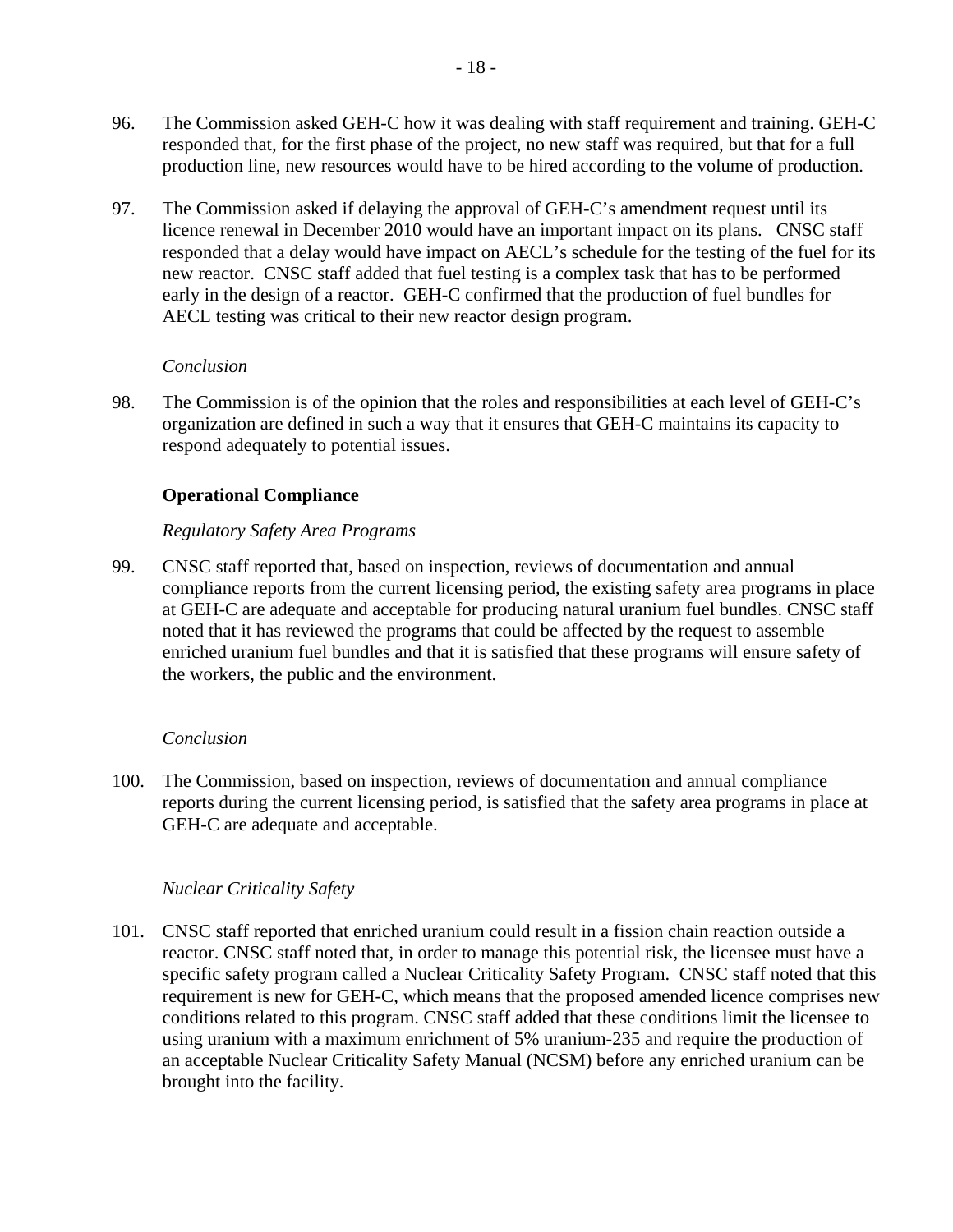- 102. CNSC staff reported that GE Hitachi has a long history with the safe use of enriched uranium at its facilities in United States where the company has been producing enriched uranium boiling water reactor (BWR) fuel for more than 50 years. CNSC staff added that the Nuclear Criticality Safety Program GEH-C has developed to ensure nuclear criticality safety is based on the American National Standards Institute (ANSI)/American Nuclear Society (ANS) standards specified by CNSC staff in discussions with the licensee. CNSC staff noted that GEH-C has been drawing on this corporate experience and will produce a NCSM that describes how all the requirements of the CNSC will be met before enriched uranium is brought into the facility.
- 103. CNSC staff added that the proposed licence condition to not bring enriched uranium into the facility until an acceptable NCSM has been produced will be a major hold point for the licensee. GEH-C confirmed that it has already hired a nuclear criticality specialist to develop this detailed program.
- 104. The Commission asked GEH-C if the NCM required as a new condition was completed. GEH-C responded that a draft of the manual has been completed recently and that it had to be reviewed internally before it is submitted to CNSC staff in the first quarter of 2010. CNSC staff noted that GEH-C will describe in its manual all the controls to be in place when 80 % of LEU critical mass enters the facility. CNSC staff added that a portion of GEH-C NCSM would be approved first to allow 80 % of the LEU critical mass on site, and that the second part of the manual that covers the presence of one critical mass on site would be approved later when all requirements are in place.
- 105. The Commission asked CNSC staff about the amount of LEU 5 % that represents one critical mass. CNSC staff responded that the determination of a critical mass was the responsibility of the licensee because it is aware of the impurities present in the material and the requirements for enrichment. CNSC staff added that the smallest critical mass of five percent enriched uranium would represent an amount of approximately 40 kilograms of  $U_0$  which means that GEH-C could have in its possession up to 80% of 40 kilograms of  $U_2$ .
- 106. The Commission asked GEH-C when it was expecting the assembly line for the LEU fuel bundles to be completed and in full production, or, in other words, when would it need to have an amount of more than 80 % of one critical mass of LEU at the facility. GEH-C responded that the first phase, i.e., manufacturing some LEU bundles to be tested in the AECL CANDU ACR-1000 reactor, would occur within the next two years. GEH-C noted that having a complete assembly line for LEU fuel bundles in place was dependant on AECL's success and decision with regards to its CANDU ACR-1000 reactor. GEH-C added that it was anticipating that, if LEU bundles are needed for CANDU reactors, the line would have to be in place in 2014, approximately two years before the anticipated need.
- 107. The Commission asked GEH-C if it was considering using LEU with a percentage greater than 5 % in the future. GEH-C responded that the scope of the EA Assessment was restricted to 5 %. CNSC staff added that if GEH-C was considering using LEU above 5 %, its request would have to go through a new EA Assessment.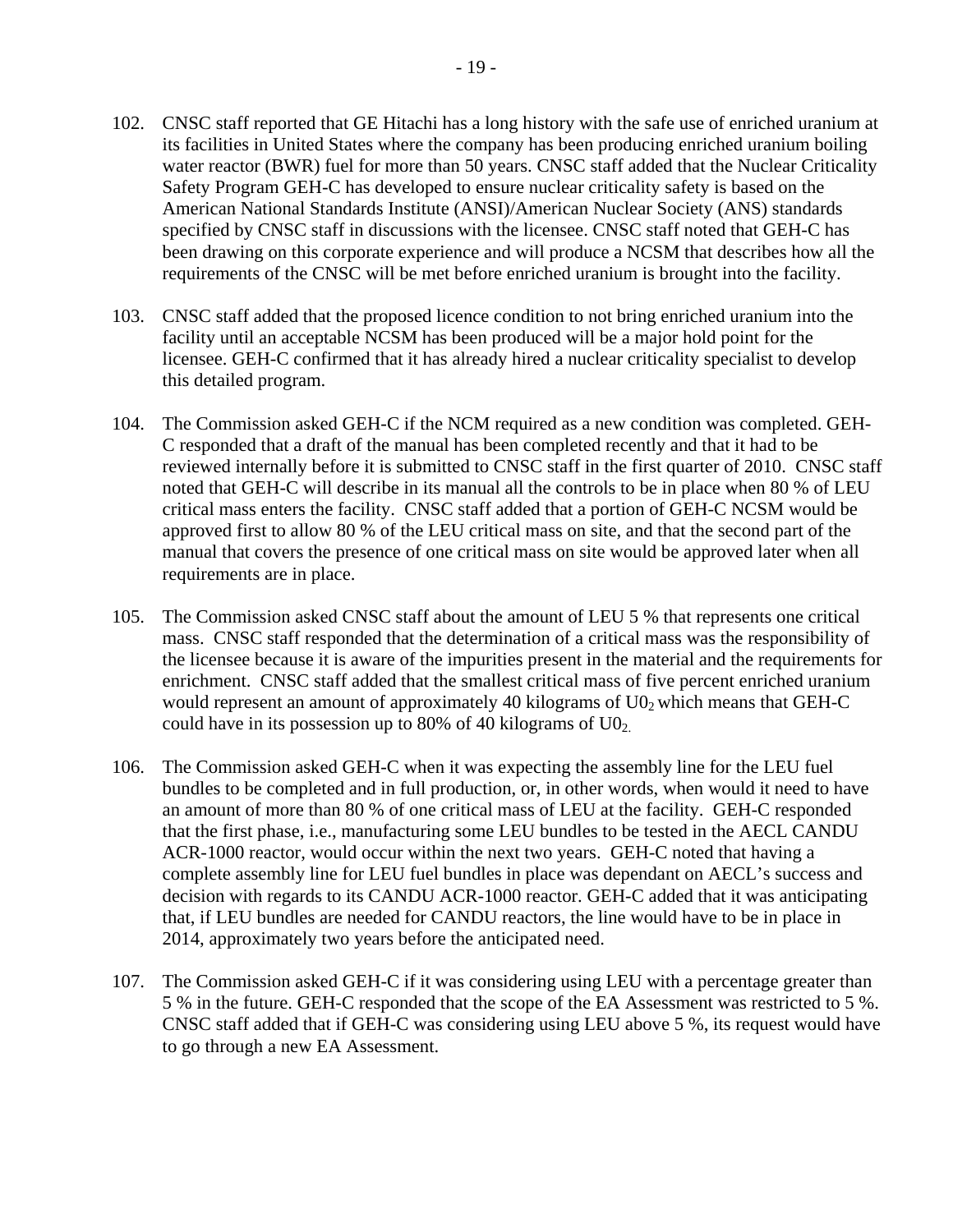- <span id="page-22-0"></span>108. The Commission asked GEH-C how it would address the flood risk probability with respect to criticality. GEH-C responded that the LEU production line would be constructed within an area with a dike. GEH-C added that it was also considering doing some design adjustments such as raising the floor level.
- 109. CNSC staff added that GEH-C had also considered using a particular geometry (first line of defence) for the LEU so that criticality would not happen even in the case of flooding. CNSC staff confirmed that an analysis assuming complete flooding of the whole building demonstrated that criticality would be avoided. CNSC staff also added that changes would be done to the fire protection system to avoid any flooding due to the sprinkler system (second line of defense).
- 110. The Commission asked further if the public was aware of the existence of potential criticality in the event GEH-C was bringing LEU into its facility and if additional training for the municipality fire departments, including emergency preparedness, had been considered. GEH-C responded that it was holding regular meetings with emergency organizations as well as projectspecific meetings, such as the meeting held last fall when all emergency response organizations met to discuss the project. GEH-C added that facility orientation sessions were also held on an annual basis.

- 111. The Commission is satisfied with GEH-C's commitments to produce a Nuclear Criticality Safety Manual (NCSM) before any enriched uranium can be brought into the facility. The Commission is also satisfied that CNSC staff will closely monitor the potential risks linked to the presence of LEU at GEH-C's facility.
- 112. The Commission requested from GEH-C that, at the time of its licence renewal in the fall of 2010, it provides diagrams to reassure the Commission and to demonstrate how the probability of potential flooding has been studied and taken into account with regards to the presence of potential criticality at the facility.

#### *Transportation*

 $\overline{a}$ 

113. CNSC staff reported that the transport of enriched uranium fuel pellets to the GEH-C facility from a manufacturer outside of Canada will require CNSC transportation and import licences. CNSC staff added that the pellets will be required to be transported in a certified transport package that meets both Canadian and American requirements. At this time, GEH-C proposed to use the New Powder Container $8$  (NPC) Transportation Package already certified by the CNSC for transporting up to 5% enriched uranium by road, by rail or by air.

<span id="page-22-1"></span><sup>&</sup>lt;sup>8</sup> Canadian Certificate No CDN/E207/-85 (Rev. 3), Issue Date: Feb-07-2006, Expiry Date: Nov-30-2010, CNSC File:30-10-2-183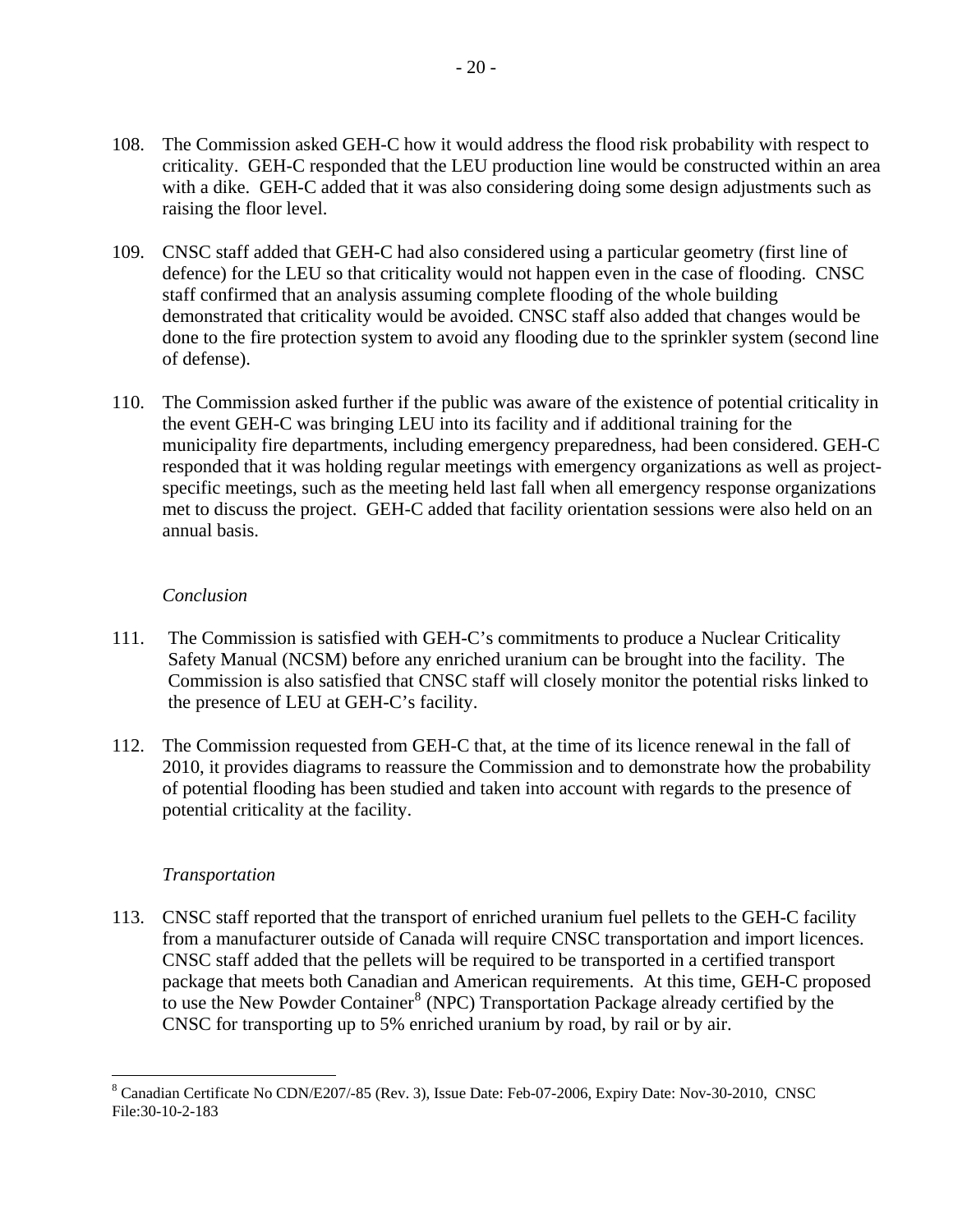- <span id="page-23-0"></span>115. The Commission asked for some clarification with regards to the requirements for the type of packages used for fissile material transportation. CNSC staff responded that all fissile materials are transported in certified packages and noted that the testing, which is consistent with international standards and with the *Packaging and Transport of Nuclear Substances Regulations*, is performed by the licensee through demonstration or computer modeling calculations. CNSC staff added that, as a regulator, if a new type of package is designed in Canada, it is present to witness the testing or, if it comes from outside Canada, it performs an extensive safety assessment of the package even if it has been approved by another competent authority elsewhere in the world. CNSC staff noted that, for fissile material, the certification is issued for five years.
- 116. The Commission further asked who was responsible for the shipping of the material. CNSC staff responded that the consignor is responsible for the safety of the package as it is the one who has prepared the package. CNSC staff added that the entity sending the package is responsible for the safety during transportation.
- 117. The Commission requested more detail with respect to the transportation licence that GEH-C is required to have to transport Category III nuclear material such as LEU. CNSC staff responded that GEH-C will need a transportation licence, which requires a transportation security plan.
- 118. CNSC staff noted that the importation of enriched uranium into Canada will require, in addition to the transport licence, an import licence. CNSC staff noted that GE Hitachi has not applied yet for these licences.

 *Transport of Nuclear Substances Regulations. Conclusion on Operational Compliance*  119. The Commission is satisfied that GEH-C will take all the necessary measures to ensure that the transportation the LEU material into Canada and to the facility where the LEU bundles will be tested is done safely and in accordance with all related standards and with the *Packaging and* 

120. The Commission is satisfied that GEH-C will take all the control and protective measures to ensure that it complies with all the safety and regulatory requirements for the transportation and the handling of LEU material at its Peterborough facility.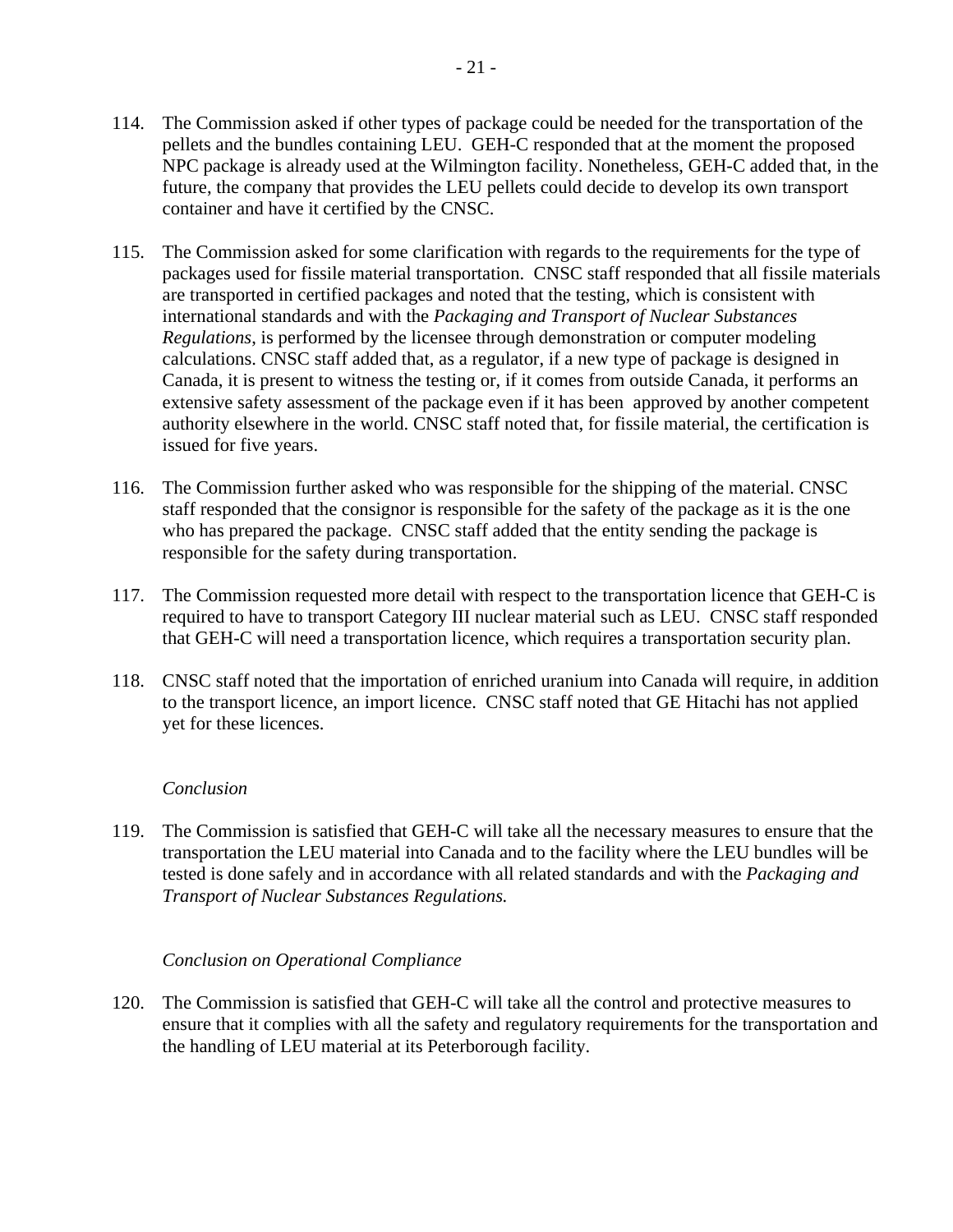#### <span id="page-24-0"></span>**Emergency Preparedness and Fire Protection**

#### *Emergency Preparedness*

121. CNSC staff reported that the addition of a new hazard, namely the possibility of a nuclear criticality event, must be added to the existing hazards identified in the current acceptable emergency preparedness and response plans. CNSC staff noted that this hazard must be specifically identified in the licensee's Nuclear Criticality Safety Manual to be reviewed by CNSC staff. CNSC staff further added that the requirement to test the emergency preparedness procedures for a nuclear criticality event will be integrated into the existing emergency preparedness planning and subsequent drills.

#### *Conclusion*

122. The Commission is satisfied that GEH-C will integrate into its existing emergency preparedness planning and drills the emergency preparedness procedures for a nuclear criticality event.

#### *Fire Protection*

- 123. CNSC staff reported that GEH-C currently has an acceptable fire protection program for the Peterborough facility and that the use of up to 5% enriched uranium pellets will have little additional impact on the current fire protection arrangements. CNSC staff noted that additional fire suppression measures consistent with the requirements of the current licence conditions and with the nuclear criticality safety program will be installed if required.
- 124. The Commission asked if GEH-C was meeting fire protection third-party review requirements. CNSC staff responded that GEH-C was compliant with the third party review requirements and that it was addressing promptly any finding arising from these reviews.

#### *Conclusion*

125. The Commission is satisfied that GEH-C will install, as required, additional fire suppression measures consistent with the requirements of the current licence conditions and the nuclear criticality safety program.

#### **Public Information Program**

126. CNSC staff reported that the current GEH-C public information program is acceptable. CNSC staff noted that public and community meetings have been held as a result of this amendment request and that the details of the public consultation carried out for this licence amendment are outlined in the EASR.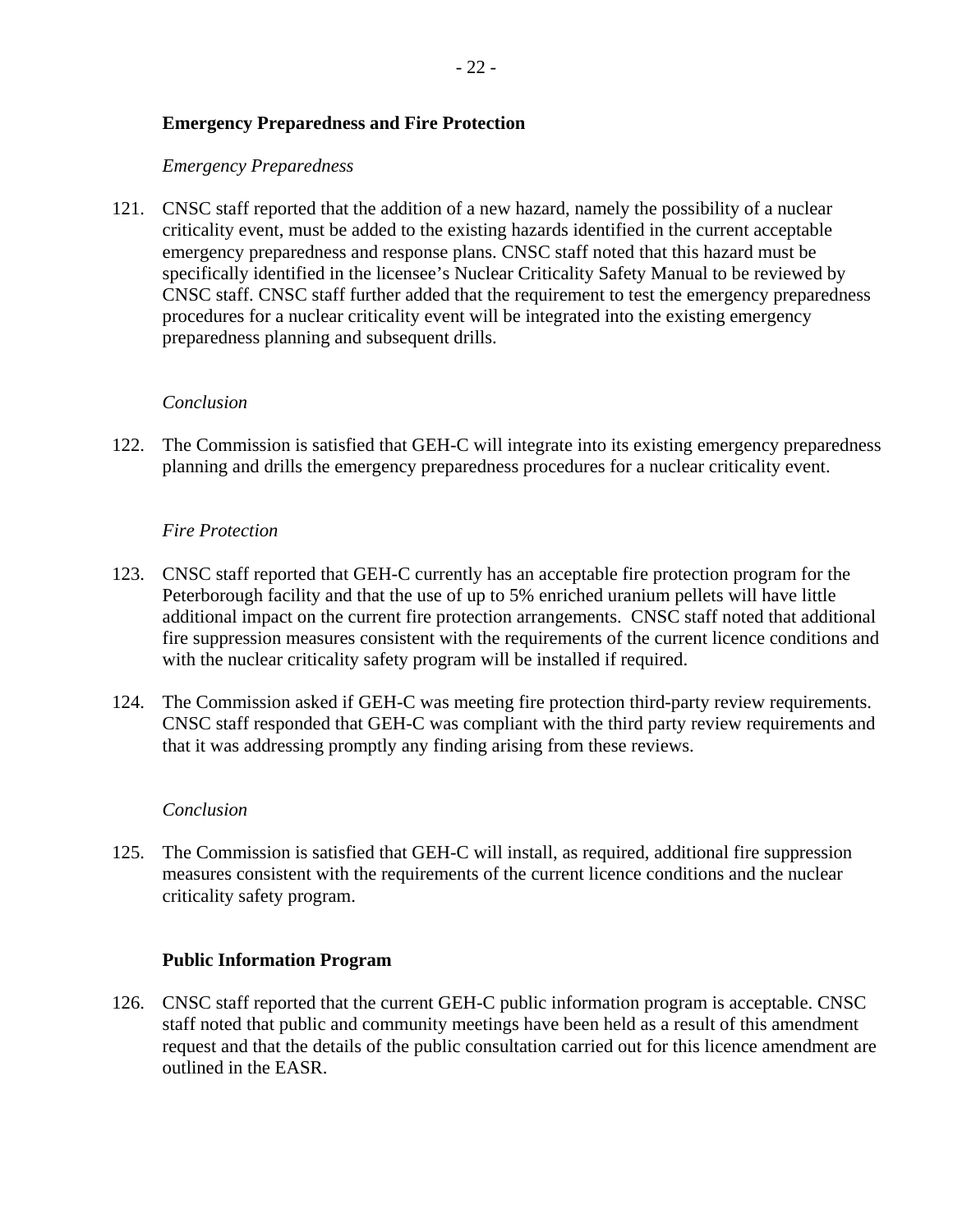- <span id="page-25-0"></span>127. The Commission, in considering one of the public concerns, asked for more details on how the public meetings held by GEH-C were advertised. GEH-C responded that the public meetings were advertised on radio stations and in newspapers as outlined in the EASR.
- 128. The Commission asked how the public was represented at the open-house held by GEH-C on the project. GEH-C responded that on the 120 people in attendance, 11 were from GEH-C and the rest from the public.

129. The Commission is satisfied with GEH-C's Public Information Program and is of the opinion that the public and the First Nations were given enough opportunity to review and comment on GEH-C's project.

#### **Nuclear Security Program**

130. CNSC staff reviewed the current program and is of the opinion that the proposed licence amendment will not require any change to the current nuclear security program for the licensed facility. CNSC staff noted that the facility's nuclear security program already meets regulatory requirements for 5% enriched uranium.

#### *Conclusion*

131. The Commission is of the opinion that the facility's nuclear security program already meets regulatory requirements for 5% enriched uranium.

#### **Nuclear Safeguards**

132. CNSC staff reported that the Peterborough GEH-C facility is subject to International Atomic Energy Agency (IAEA) safeguards requirements. CNSC staff noted that safeguards inspections are routinely carried out by the IAEA to ensure that the licensee is in compliance with these requirements. CNSC staff confirmed that the current safeguards program meet the IAEA safeguards requirements. CNSC staff added that, if enriched uranium up to 5% uranium-235 is introduced into the facility, the IAEA may change the frequency and scope of their inspections at the facility and that all relevant accountancy and operational reports submitted by the facility to the IAEA will have to be updated and maintained to accurately reflect the production changes. CNSC staff confirmed that the current safeguards licence conditions are adequate to ensure that Canada's international safeguards obligations will continue to be met.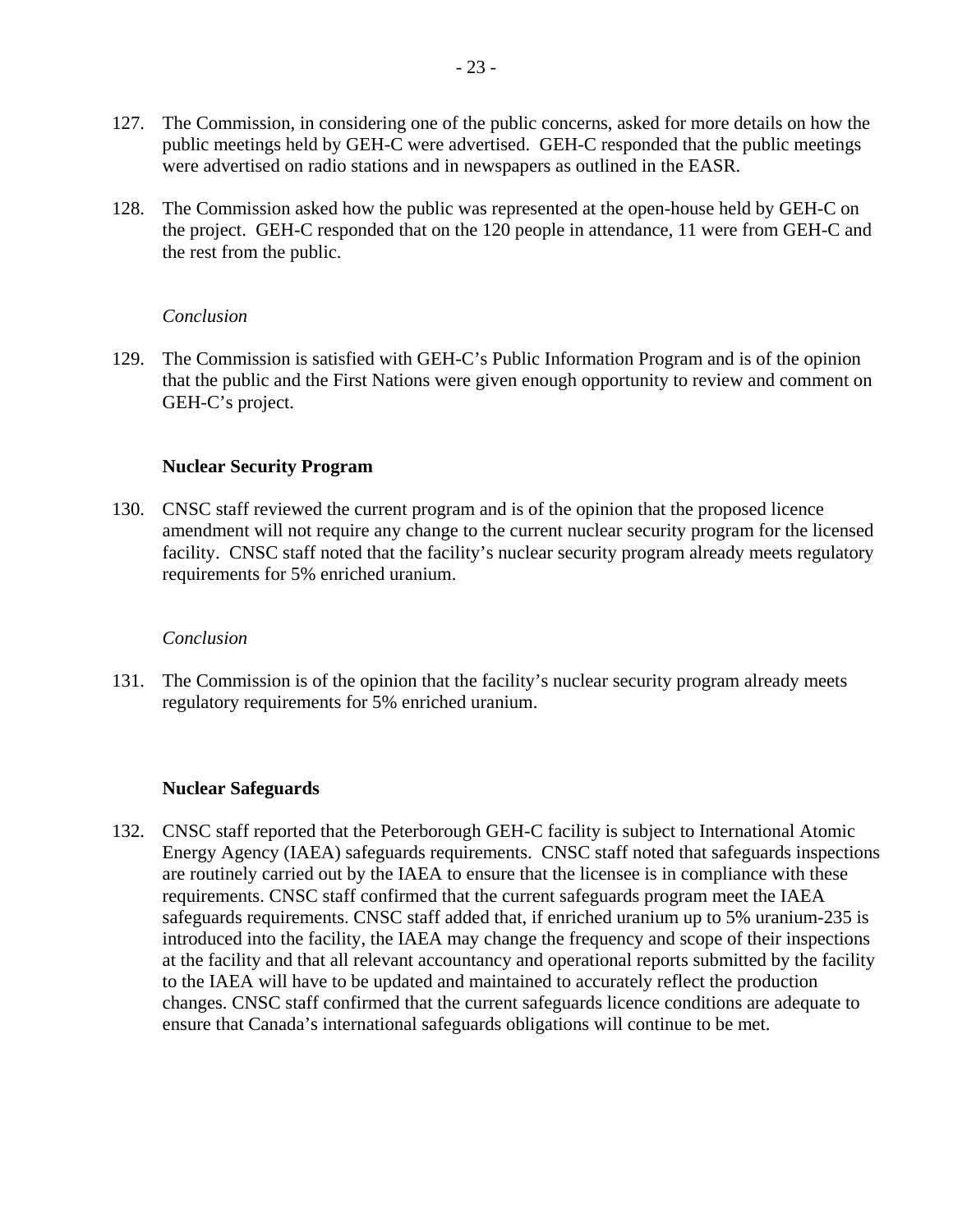<span id="page-26-0"></span>133. The Commission is satisfied that the current safeguards licence conditions are adequate to ensure that Canada's international safeguards obligations should continue to be met.

#### **Financial Guarantees and Decommissioning**

134. The Commission asked if there would be any changes required with regard to GEH-C decommissioning plan and financial guarantees within the current licensing period. CNSC staff responded that the requested amendment was not going to have a significant impact on the decommissioning costs because there were no changes in the amount or the type of waste produced. CNSC staff also added that GEH-C's financial guarantee was up-to-date.

#### *Conclusion*

135. The Commission is satisfied with GEH-C's decommissioning plan and financial guarantees for the current licensing period.

#### *Nuclear Liability Act* **(NLA)**

- 136. CNSC staff noted that, before an amount of enriched uranium equal to or greater than 80 % of one critical mass is introduced into the facility, the GEH-C will have to be designated by the Commission, under the NLA as a "Nuclear Installation". CNSC staff added that, following this designation, GEH-C will be added to the list of designated Nuclear Installations consolidated in CMD 05-H35. CNSC staff confirmed that an updated CMD, including this new designation, will be presented to the Commission when it is required.
- 137. CNSC staff explained that the Commission is authorized to designate nuclear facilities as nuclear installations under section 2 of the NLA, and that a particular facility is designated a nuclear installation if it is licensed to contain "nuclear material' and if it is a structure that can contain a nuclear reaction or an establishment for processing or reprocessing nuclear material, or a storage place for such material. CNSC staff added that paragraph 15(1)(a) of the NLA also authorizes the Commission to prescribe the amount of basic insurance required for a designated nuclear installation, and that this level of basic insurance must be approved by the TBS prior to designation.
- 138. CNSC staff stated that the amount of basic insurance is determined according to certain criteria such as: the types of material present at the nuclear installation, the population density on and off-site, and the degree of containment at the facility. CNSC staff added that, based on these criteria, the Commission prescribes a level of basic insurance required by the operator up to the maximum of \$75 million set out in the NLA. CNSC staff recommended that the level of basic insurance for GEH-C, necessary to meet NLA requirements, be set at \$8 million. CNSC staff added that this amount has to be approved by TBS and that this requirement is in place to assure that the government is formally recognizing potential liability beyond the insurance coverage.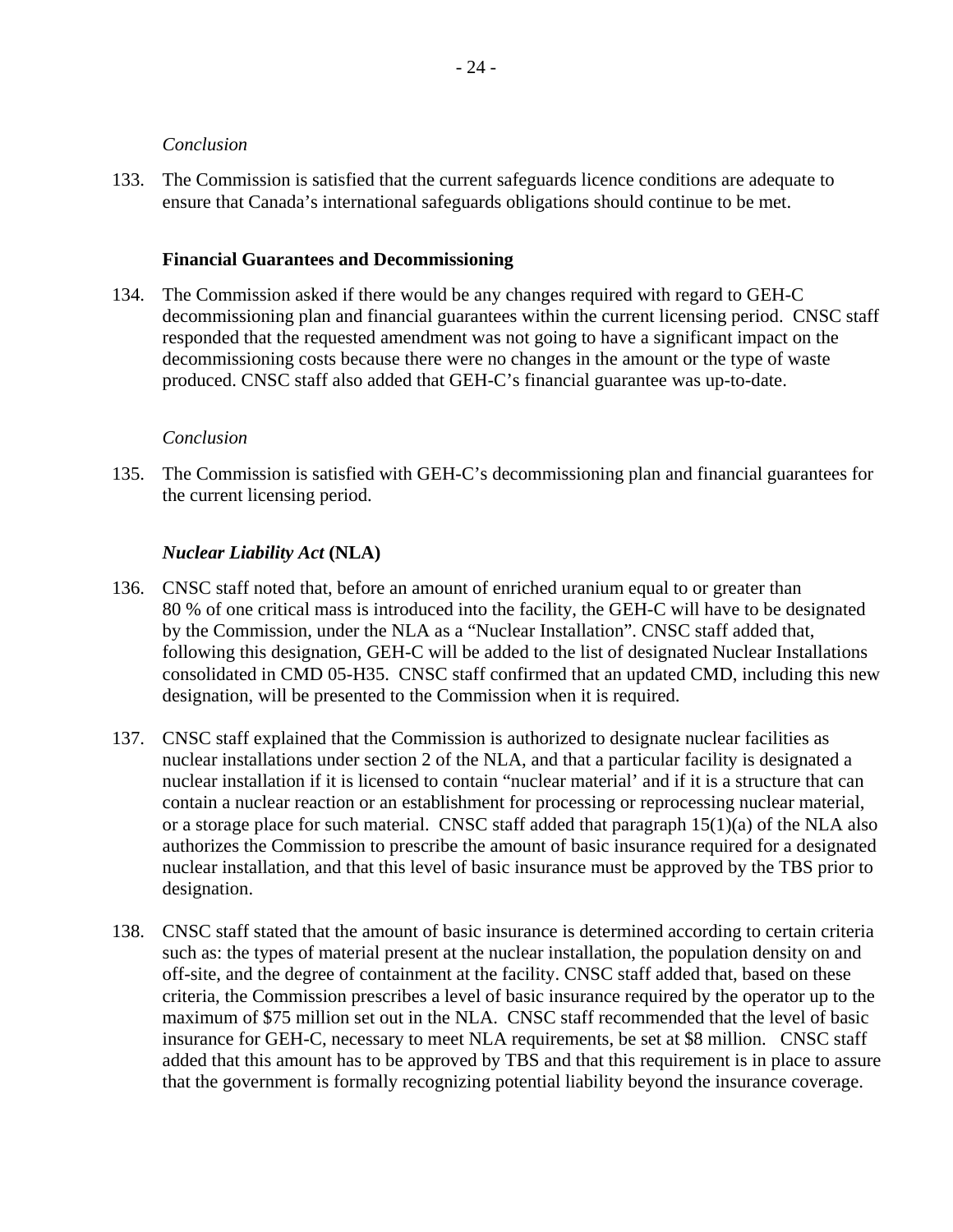- <span id="page-27-0"></span>139. The Commission asked CNSC staff when the \$8 millions insurance should be in place. CNSC staff responded that the requirement to have the insurance in place would be triggered if GEH-C brings into the facility more than one critical mass of LEU. CNSC staff noted that, in the interim period, the LEU required on site for the production of only some bundles with 80 % or less of the critical mass does not trigger a situation of potential criticality. CNSC staff added that, therefore, the basic insurance was not necessary in the interim period, but that the initiation of the approval process by TBS will ensure that, when time comes, the required insurance is in place.
- 140. CNSC staff confirmed that, upon the Commission's instruction to do so, it will initiate the process to obtain the approval from TBS for the amount of \$8 million to cover GEH-C basic insurance. CNSC staff also committed, following TBS approval of GEH-C basic nuclear liability insurance and the designation of the facility as a Nuclear Installation, to present to the Commission an updated CMD to replace the current CMD 05-H35 to include GEH-C's Peterborough Facility as a designated Nuclear Installation.
- 141. CNSC staff noted that, in the event the NLA that has been presented in front of the House of Common is approved, the liability insurance for the installations designated under the current NLA, will not change significantly.

142. The Commission is satisfied with the amount of \$8 million recommended by CNSC staff to cover GEH-C basic insurance as requested in the NLA and instructs CNSC staff to initiate the process for its approval by TBS.

#### **Conclusion on the Proposed Amendment**

- 143. The Commission has considered the information and submission of GEH-C and CNSC staff as presented in the material available for reference on the record.
- 144. As detailed in the EASR consideration sections of this Record of Proceedings, the Commission considers that all the requirements of the CEAA are met for this licence amendment application.
- 145. The Commission is satisfied that GEH-C meets the requirements of subsection 24(4) of the NSCA*.* That is, the Commission is of the opinion that GEH-C is qualified to carry on the activity that the amended licence will authorize and that it will make adequate provision for the protection of the environment, the health and safety of persons and the maintenance of national security and measures required to implement international obligations to which Canada has agreed.
- 146. The Commission, pursuant to section 24 of the NSCA, therefore amends the Nuclear Fuel Facility Operating Licence issued to GEH-C for its Peterborough Nuclear Fuel Facility. The amended licence remains valid until December 31, 2010.